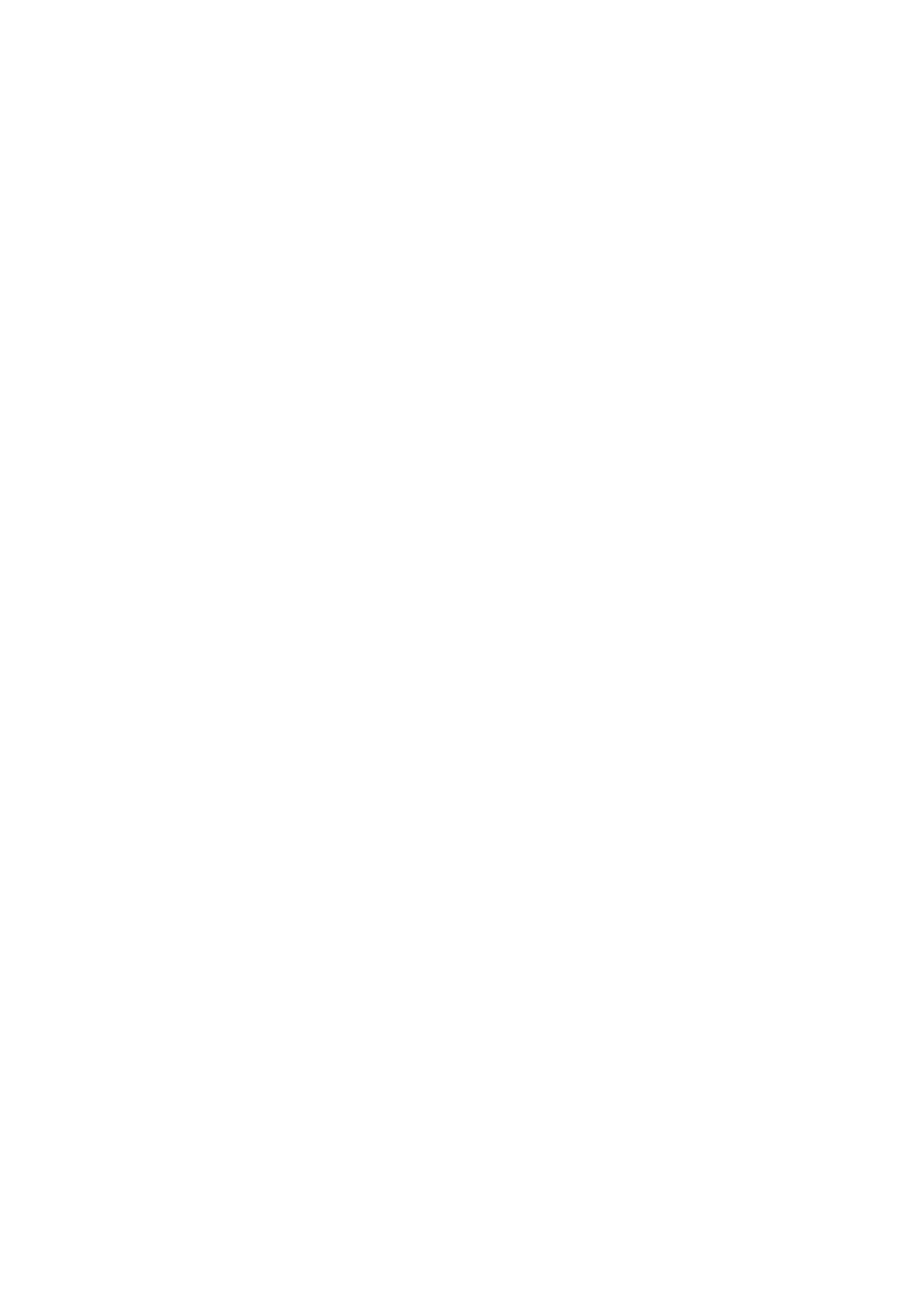Jyske Bank

### **Table of Contents**

| 1. RISK AND CAPITAL MANAGEMENT AT JYSKE BANK 5 |  |
|------------------------------------------------|--|
|                                                |  |
|                                                |  |
|                                                |  |
|                                                |  |
|                                                |  |
|                                                |  |
|                                                |  |

#### Publisher

Jyske Bank Finance Management Vestergade 8/16 DK-8600 Silkeborg

**Editor responsible** under the Danish press law:

Louise F. Christensen Tel. +45 89 89 65 81 louisefc@jyskebank.dk

Jyske Bank does not assume any responsibility for the correctness of the material nor any liability for transactions made on the basis of the information or the estimates of the report.

|--|--|--|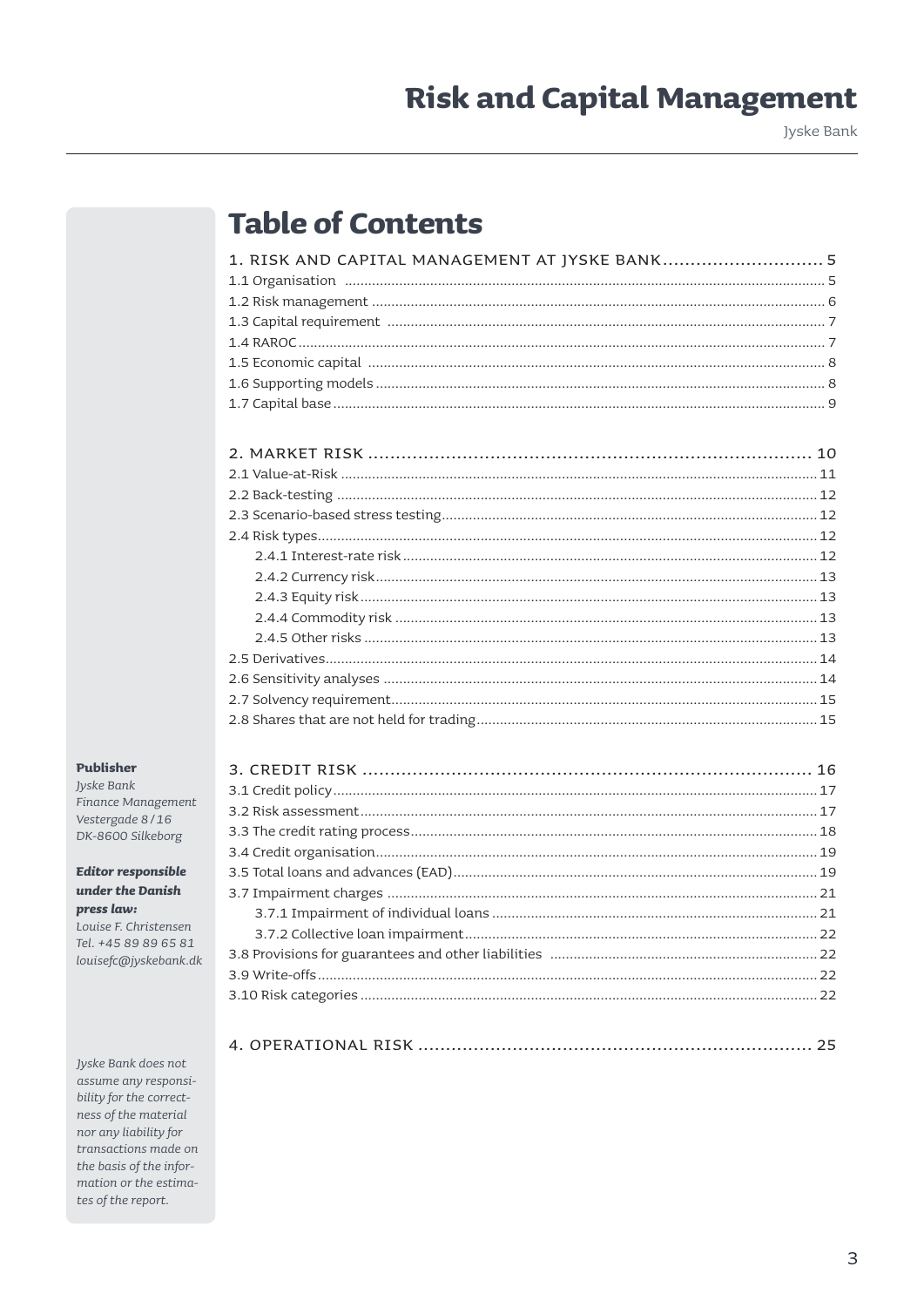Jyske Bank

| 5. LIQUIDITY RISK AND LIQUIDITY MANAGEMENT  26                                     |  |
|------------------------------------------------------------------------------------|--|
|                                                                                    |  |
|                                                                                    |  |
| Scenario 1 - hard Jyske Bank-specific stress scenario which is monitored daily  28 |  |
| Scenario 2 - broad sector stress scenario which is monitored currently 28          |  |
| Scenario 3 - soft sector stress scenario which is monitored currently  28          |  |
|                                                                                    |  |
|                                                                                    |  |
|                                                                                    |  |
|                                                                                    |  |
|                                                                                    |  |
|                                                                                    |  |
|                                                                                    |  |
|                                                                                    |  |
|                                                                                    |  |
|                                                                                    |  |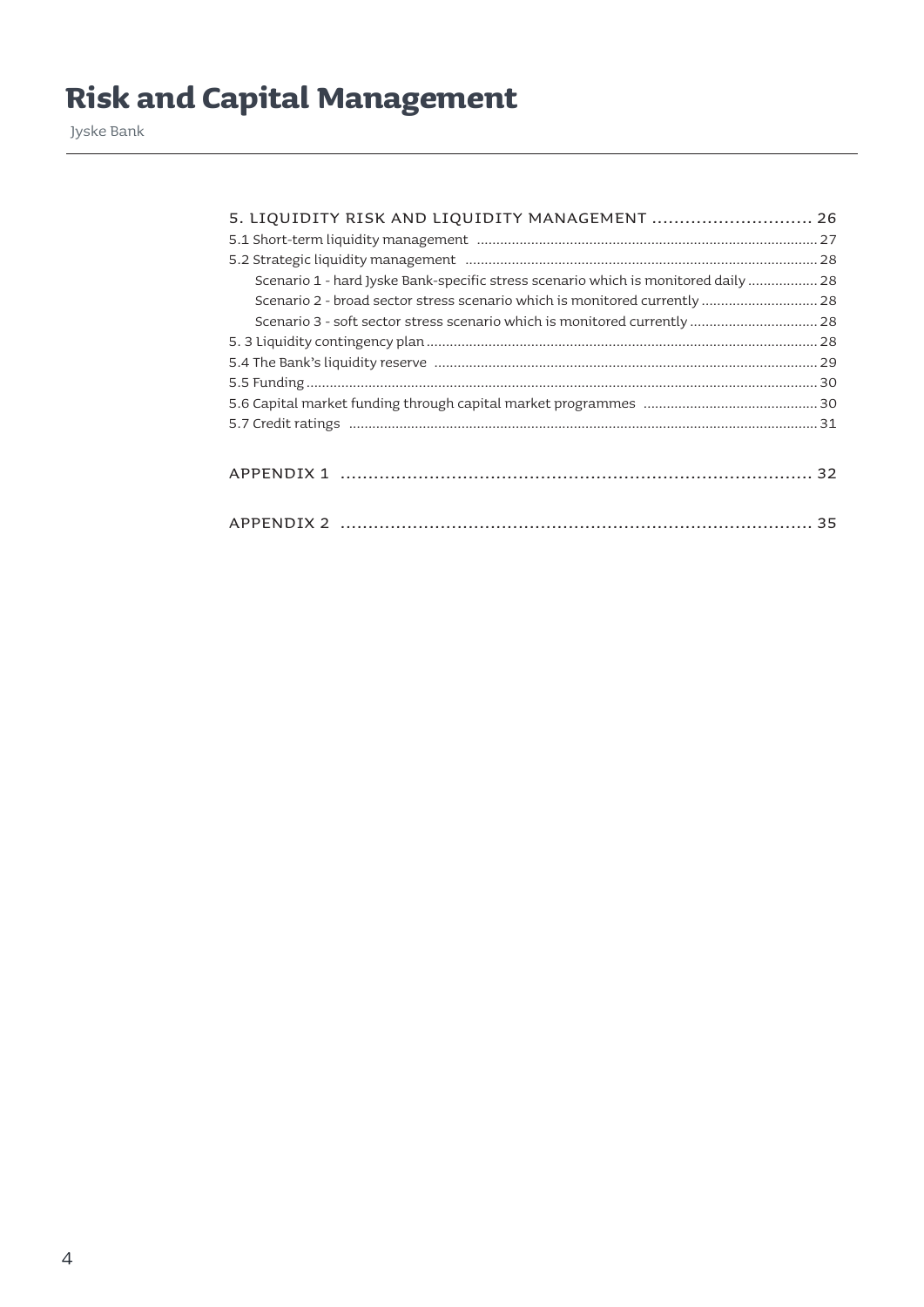Jyske Bank

### **1. Risk and capital management at Jyske Bank**

Jyske Bank uses advanced and integrated solutions to identify and manage Group risks and to assess the necessary capital requirement. Capital management is based on the principles of RAROC (Risk Adjusted Return on Capital), and these are applied at all levels throughout Jyske Bank.

For the past year, focus has primarily been on the consolidation of methodologies and models for measuring credit risk and on the implementation of models for managing and measuring operational risk. Work is continuously being done to improve, further develop, validate and embed these models. In September 2006, the Bank applied for 'advanced bank' status under the Capital Requirements Directive (Basel II). The application was for approval to apply advanced rules to the majority of domestic loans and advances. The Danish Financial Supervisory Authority granted Jyske Bank the desired approval in November 2007 with effect from 1 January 2008.

#### **1.1 Organisation**

The Supervisory Board lays down general policies, guidelines and principles for risk and capital management. The Supervisory Board regularly receives detailed reports on the trend in risks and the degree of utilisation of allocated risk limits.

The Treasury, Finance & Risk Management Division, which is in charge of overall financial and risk management as well as capital optimisation, includes:

- functions responsible for the Bank's own securities portfolio and balance-sheet management (Treasury);
- functions responsible for Group financial management and for customer-oriented financial and risk management tools (Finance);
- functions whose task is to measure, supervise, analyse, model and report Group risks and capital positions (Risk Management).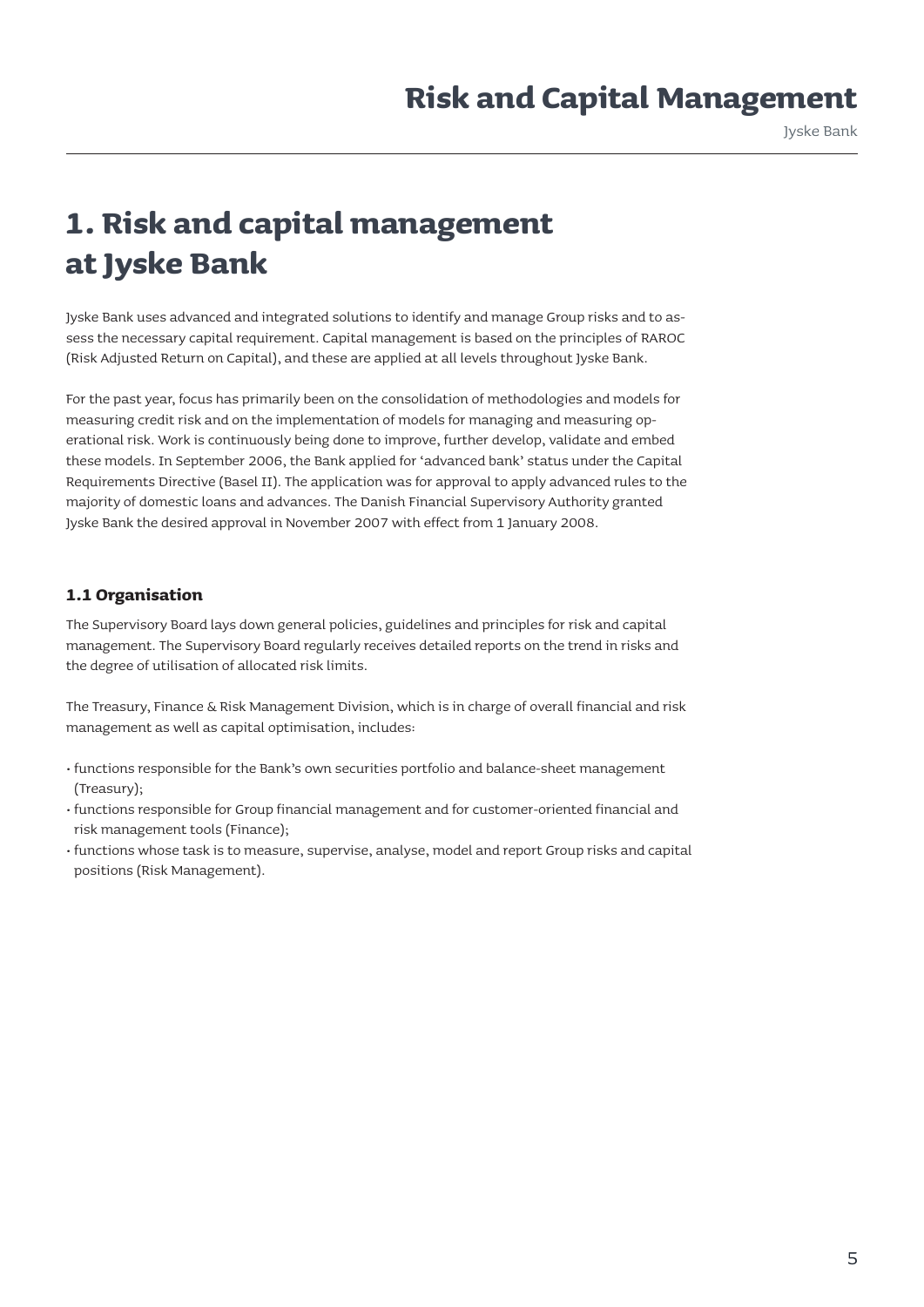

#### **Organisation plan of the Jyske Bank Group**

#### **1.2 Risk management**

Departments under Treasury and Risk Management submit new risk management principles and policies to the Group Management and Supervisory Board for approval. The departments are subsequently responsible for the implementation of these principles and policies with a view to improving both risk management and capital allocation. The Risk Management Division checks that risk levels do not exceed the limits laid down by the Supervisory Board.

The day-to-day management of Group credit risks is undertaken by account managers and the central credit department. The Risk Management Division is responsible for the supervision of the Group's overall credit risks.

The Finance Division is responsible for the day-to-day management of Group market risk. Investments made by the Finance Division are based on macroeconomic principles and are thus of a long-term nature.

The heads of divisions are responsible for operational risk management in their own division. The management of significant Group operational risks is undertaken by the Risk Management Division which regularly reports risks to Group Management and the Group Risk Committee.

Group market risk positions are assessed on a monthly basis by the Asset and Liability Committee. The Committee is charged with ensuring that the Group's risk profile is in line with the intended risk profile.

At quarterly meetings, the Group Risk Committee decides on measures aimed at meeting the statutory capital adequacy requirements, on internal procedures for risk measurement and man-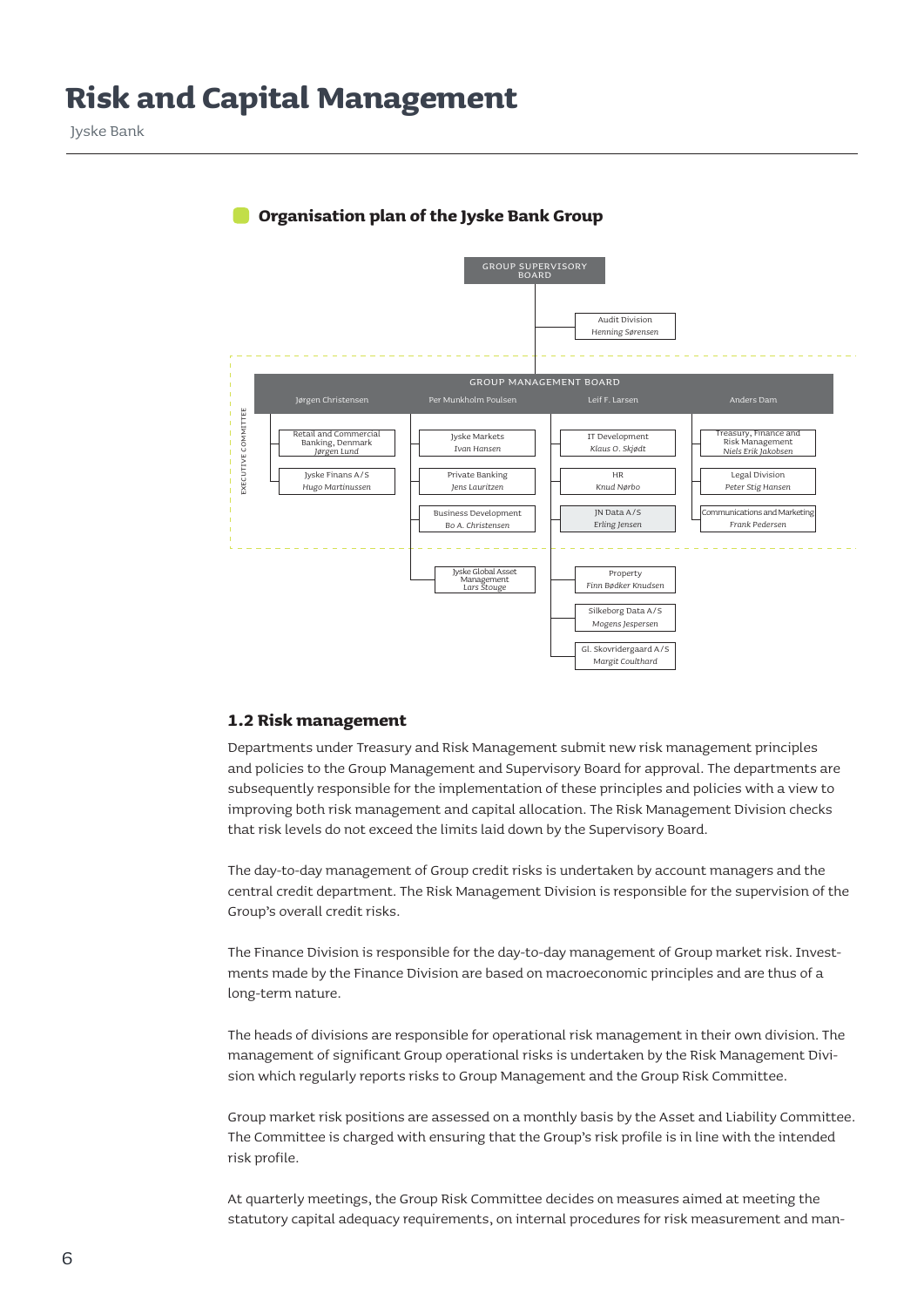Jyske Bank

agement, on capital base and solvency requirements, on capital and liquidity reserves and the attached contingency plans as well as on allocation of risk capital to divisions and to risk types.

#### **Functions that manage Group risks**

| <b>Risk Management</b>                                                                                                                | Overall monitoring of the Group's total risk, the Group's<br>large operational risks. Reports daily to the Bank's Group<br>Risk Committee |
|---------------------------------------------------------------------------------------------------------------------------------------|-------------------------------------------------------------------------------------------------------------------------------------------|
| <b>Credit Department</b>                                                                                                              | Daily management of the Group's credit risks.                                                                                             |
| <b>Treasury</b>                                                                                                                       | Daily management of the Group's market risks.                                                                                             |
| <b>Asset and Liability</b><br>Ensures that the Group's risk profile is in line with the<br>intended risk profile.<br><b>Committee</b> |                                                                                                                                           |
| <b>Group Risk Committee</b>                                                                                                           | Decides on measures aimed at meeting external and<br>internal management requirements.                                                    |

#### **1.3 Capital requirement**

The calculation of Jyske Bank's capital requirement rests on analyses of all material risks. These risks are analysed partly independently, partly collectively.

Stress-testing is an important tool for analysing the overall picture of risk. Stress-testing will show whether Jyske Bank's capital base is sufficient even during a period of recession. For that purpose, a number of macroeconomic scenarios with 3-5 year horizons are described, which reveal the consequences for Jyske Bank with regard to losses and earnings. These scenarios describe situations when the activity level falls due to overheating of the Danish economy.

Projections of economic indicators are made on the basis of the macroeconometric models ADAM (Statistics Denmark) and MONA (the Danish central bank). Moreover, internal error correction models are used as well as credit risk models for projecting Jyske Bank's loss in various macroeconomic scenarios.

On the background of the results of the scenario projections it is determined whether it is necessary to include an extra capital buffer in the allocation of capital base to deal with unfavourable economic trends. The quantification of the capital buffer will inter alia depend on the Bank's expected earnings during a recession. If the expected earnings capacity is sufficient in relation to the estimated losses during a recession, there is less need of a capital buffer.

#### **1.4 RAROC**

RAROC is the Group's principal performance measurement tool designed to measure risk-adjusted financial performance. The different characteristics of risk associated with the Group's business areas and activities can be quantified in a single risk figure, economic capital. RAROC is applied to provide a consistent risk-adjusted view of profitability across the Group's activities. RAROC is an excellent risk management tool, as cost of capital can be assigned to specific activities.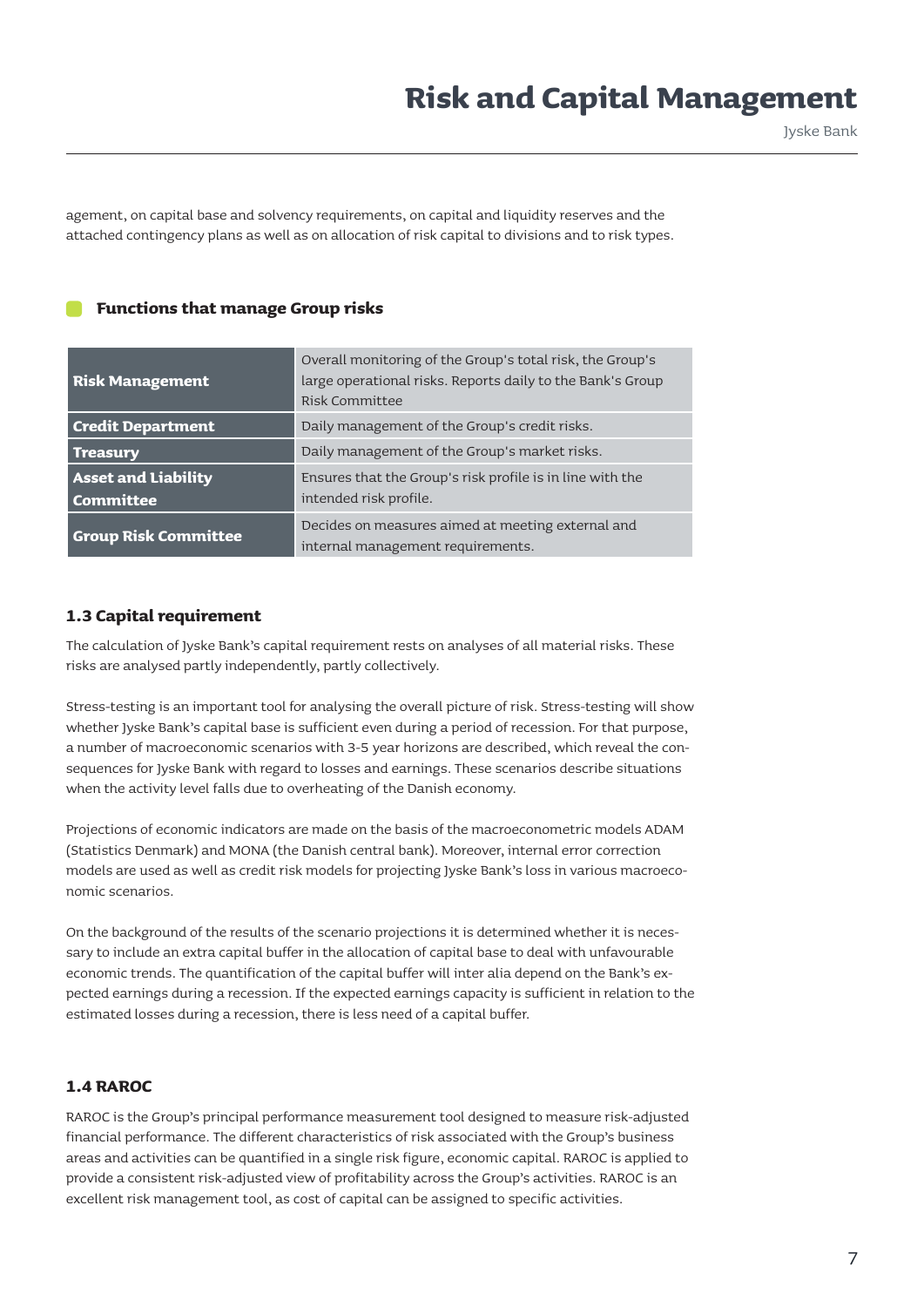Jyske Bank

The Bank now has RAROC-based methodology at all levels, from profitability assessment of single transactions to profitability assessment at customer, branch, division and unit level.

#### **1.5 Economic capital**

Economic capital is a key concept in the management of the Bank's risk and capital structure. Economic capital is the minimum capital required to support the current level of risk at a 12-month horizon. It requires quantification of risk across risk categories and is a central concept in the Bank's internal financial management. After implementation of the second pillar of the Capital Adequacy Directive, economic capital will continue to play a big role in connection with regulative capital, because economic capital will be one of the cornerstones of the Bank's internal process for determining its capital requirement (ICAAP).

Jyske Bank allocates economic capital to risks such as credit, market, business and operational risks. In accordance with market practice, the Bank no longer allocates economic capital to liquidity risks.

Jyske Bank has decided that the economic capital must cover at least 99.97% of non-anticipated losses over a 12-month period. The calculation of economic capital is based on the assumption that the current level of risk, the current portfolio and the current risk categories remain constant over a 12-month period.

In the first quarter, Jyske Bank implemented an advanced credit portfolio model which means that more attention still is paid to the specific characteristics of individual exposures including maturities, sectors, concentration effects and correlations between customers. The model takes into account default loss as well as a expected changes in credit risk.

#### **1.6 Supporting models**

The calculation of economic capital and the Bank's risk management in general are supported by a number of quantitative models for the quantification and structuring of various risk types. The models are used intensively for many purposes, from management reporting to providing advisory service to the Bank's customers. It is therefore important that the Bank is at all times confident of the quality of those models. The models are reviewed at least once a year and validated with the purpose of updating them with respect to the latest data and to reveal any problems that need attending to. Validation generally involves an assessment of model stability, back-testing and benchmarking.

The result of this work is documented in re-estimation and validation documentation which is used as a background for information and possibly for application to the Bank's Group Risk Committee. Existing models are improved, and new models are implemented on a continuing basis. Responsibility for the supervision and review of the above-mentioned validation and re-estimation processes is vested in "Solvency and Legislation" under Risk Management, which acts as a credit risk control unit in relation to the capital adequacy requirements.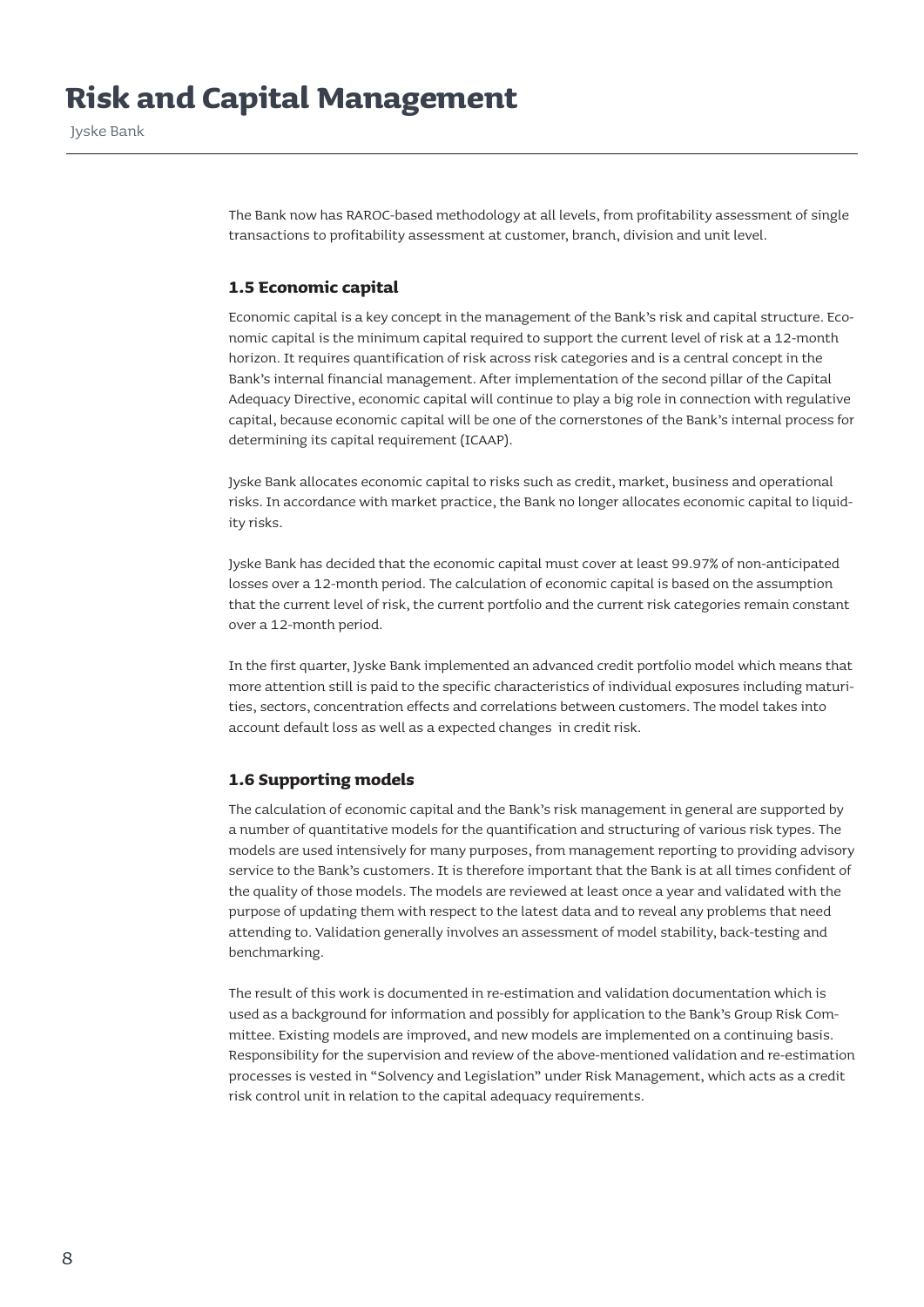#### **1.7 Capital base**

The table below shows the Group's capital base at end-2007 recognised according to the previous rules and the CRD rules.

#### **Capital base, the Jyske Bank Group (DKK m)**

|                                                   | 2007     | 2007 (CRD) |
|---------------------------------------------------|----------|------------|
| Equity                                            | 560      | 560        |
| Retained earnings                                 | 8,826    | 8,826      |
| Minority shareholders                             | 49       | 49         |
| Intangible assets                                 | $-291$   | $-291$     |
| Deferred tax assets                               | $-25$    | $-25$      |
| Core capital excluding hybrid core capital        | 9,119    | 9,119      |
| Hybrid core capital                               | 1,609    | 1,609      |
| Diff. between anticipated losses and write-offs   | $\Omega$ | $-312$     |
| Deduction for investments above 10%               | $-24$    | $-24$      |
| Deduction for delivery risk                       | $-22$    | $-22$      |
| Core capital                                      | 10,682   | 10,370     |
| Subordinated debt (excluding hybrid core capital) | 1,640    | 1,640      |
| Hybrid core capital                               | 68       | 68         |
| Revaluation reserves                              | 272      | 272        |
| Diff. between anticipated losses and write-offs   | $\Omega$ | $-312$     |
| Deduction for investments above 10%               | $-24$    | $-24$      |
| Deduction for delivery risk                       | $-22$    | $-22$      |
| <b>Capital base</b>                               | 12,616   | 11,992     |

After the adoption of the CRD rules at 1 January the core capital is adjusted for the difference between model-based anticipated losses and impairment charges on exposures to which IRB methods are applied. There are no differences in the consolidation basis between accounting objectives and consolidation pursuant to chapter 12 of the Danish Financial Business Act. Fast transfer of capital resources or repayment of claims between the parent business and its subsidiaries can be made to the extent that it is possible considering the solvency and liquidity situation of the subsidiaries.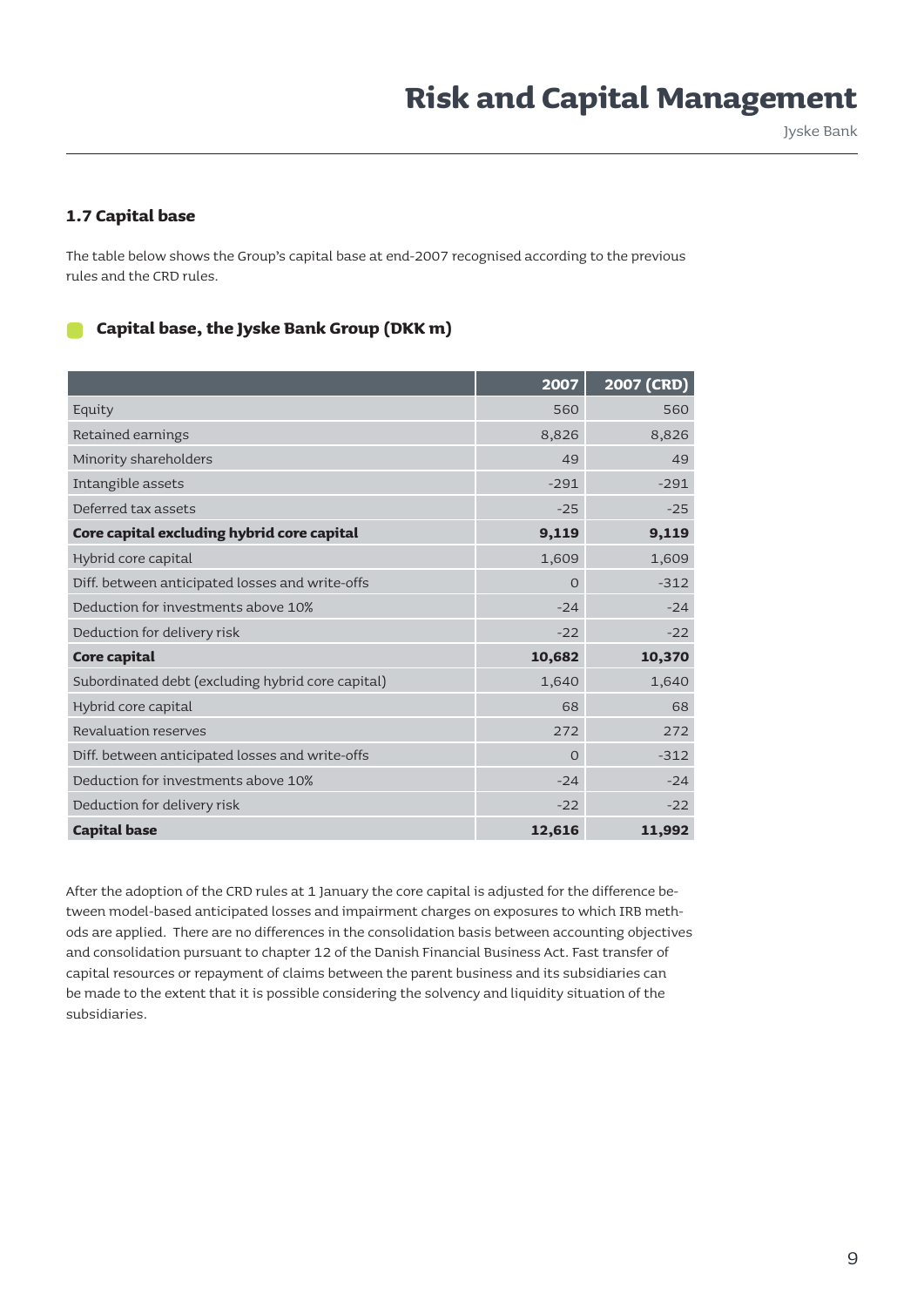### **Risiko - og kapitalstyring**

Jyske Bank

### **2. Market risk**

- **2.1 Value-at-Risk**
- **2.2 Back-testing**
- **2.3 Scenario-based stress-testing**
- **2.4 Risk types**
	- **2.4.1 Interest-rate risk**
	- **2.4.2 Currency risk**
	- **2.4.3 Equity risk**
	- **2.4.4 Commodity risk**
	- **2.4.5 Other risks**
- **2.5 Derivatives**
- **2.6 Sensitivity analyses**
- **2.7 Solvency requirement**
- **2.8 Shares outside the trading portfolio**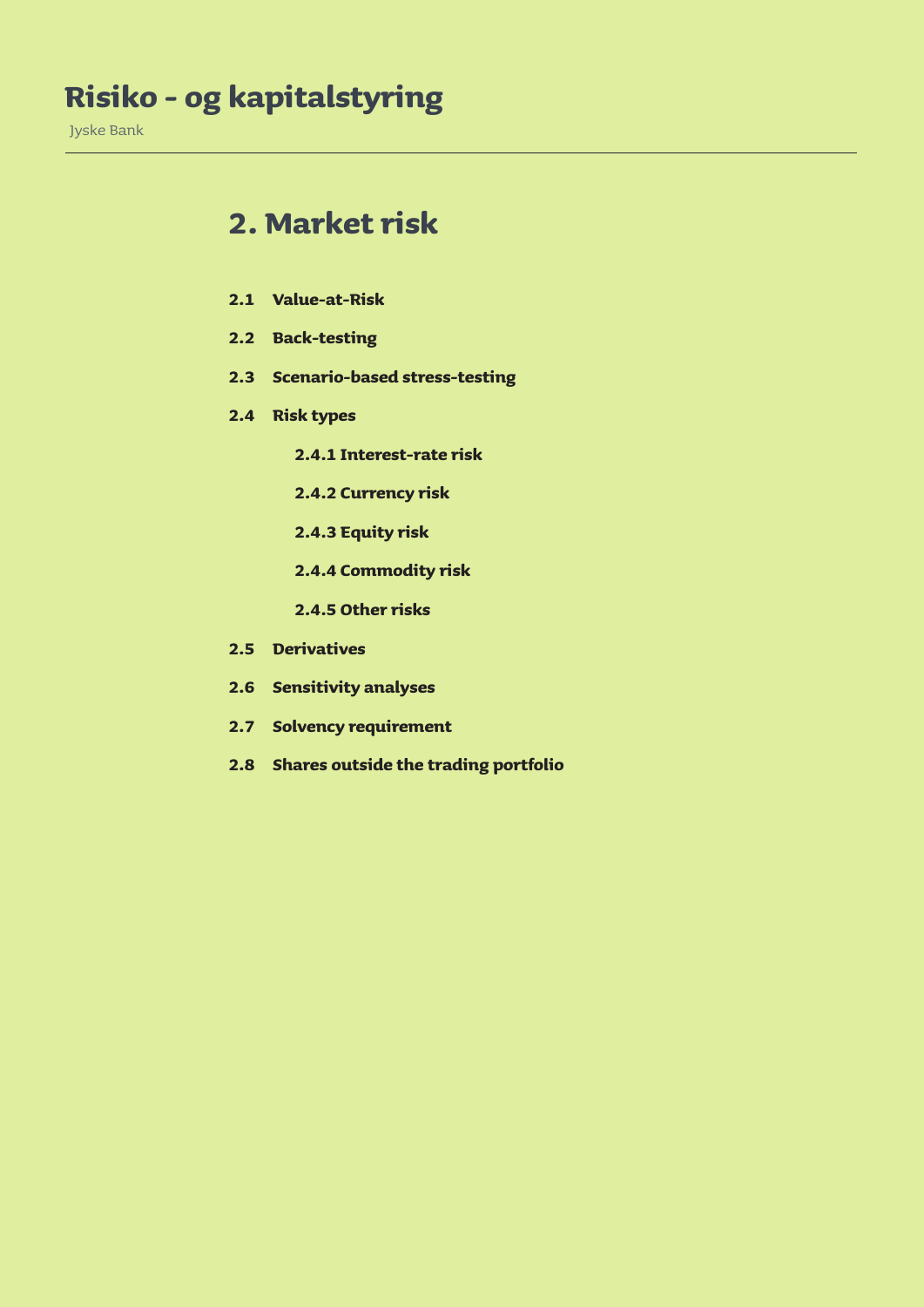Jyske Bank

### **2. Market risk**

Market risk arises from the Bank's open positions in the financial markets such as interest-rate, currency, equity-market and commodity positions. In assessing, managing and controlling market risk, the Jyske Bank Group has adopted a fully-integrated approach comprising both the Bank's own portfolio and its trading portfolio.

Jyske Bank has developed policies and procedures for the management of market risk. These policies relate to the identification and measurement of various categories of market risk and define specific limits with regard to the market risk acceptable to the Group. The risk management database allows Jyske Bank to generate detailed risk reports of Group positions.

Jyske Bank has implemented a three-level approach to define the acceptable level of market risk. The first level reflects the limits of overall Group market risk. The limits are defined by the Supervisory Board and delegated to the CEO. The second level consists of maximum risk limits delegated by the CEO to the heads of Jyske Markets and Treasury, the only divisions authorised to assume significant market risk. The third level reflects the further delegation of lines by the heads of the above-mentioned divisions to staff at Jyske Markets and Treasury.

Market risks are managed at Group level. Optimisation of the Group's own market risk is undertaken by Treasury. Jyske Markets is in charge of position-taking primarily aimed at supporting trading activities.

Market risk in other Group entities is in all material respects hedged on a daily basis by the parent company.

Controls have been established to ensure that each position and transaction complies with the risk management policy and the delegated limits. All risk positions are monitored on a daily basis by a function separate from customer-oriented functions. The Executive Board is notified immediately of any positions exceeding the pre-determined limits. The Supervisory Board and Internal Audit are notified immediately if positions exceed the overall authority of the Executive Board.

Not all aspects of market risk can be quantified by means of a single method of calculation. Calculations, measurements and delegated limits are therefore based on a number of methodologies. In the day-to-day risk management, traditional risk measurements are used alongside more advanced internal mathematical/statistical models such as Value at Risk. To ensure an adequate degree of accuracy in the internal models, measurements are checked on an on-going basis.

#### **2.1 Value-at-Risk**

Jyske Bank applies the Value-at-Risk method (VaR) for the calculation and monitoring of market risks. Value at Risk expresses the anticipated maximum risk of loss over a period based on historical price and correlation developments. Risk limits for VaR have been defined and delegated.

The model is a parametric VaR based on an enhanced Risk Metrics model. Volatilities and covariances in the model are estimated on the basis of data going back six months. The data are weighted so that the latest observations carry the highest weight. The VaR approach is specially modified to reflect the embedded prepayment risk of Danish mortgage bonds. Jyske Bank's VaR model does not include commodity positions or positions in structured credit obligations (CLOs/CDOs). VaR is calculated with a time frame of one day, and with 99% probability, and is defined as Daily Earnings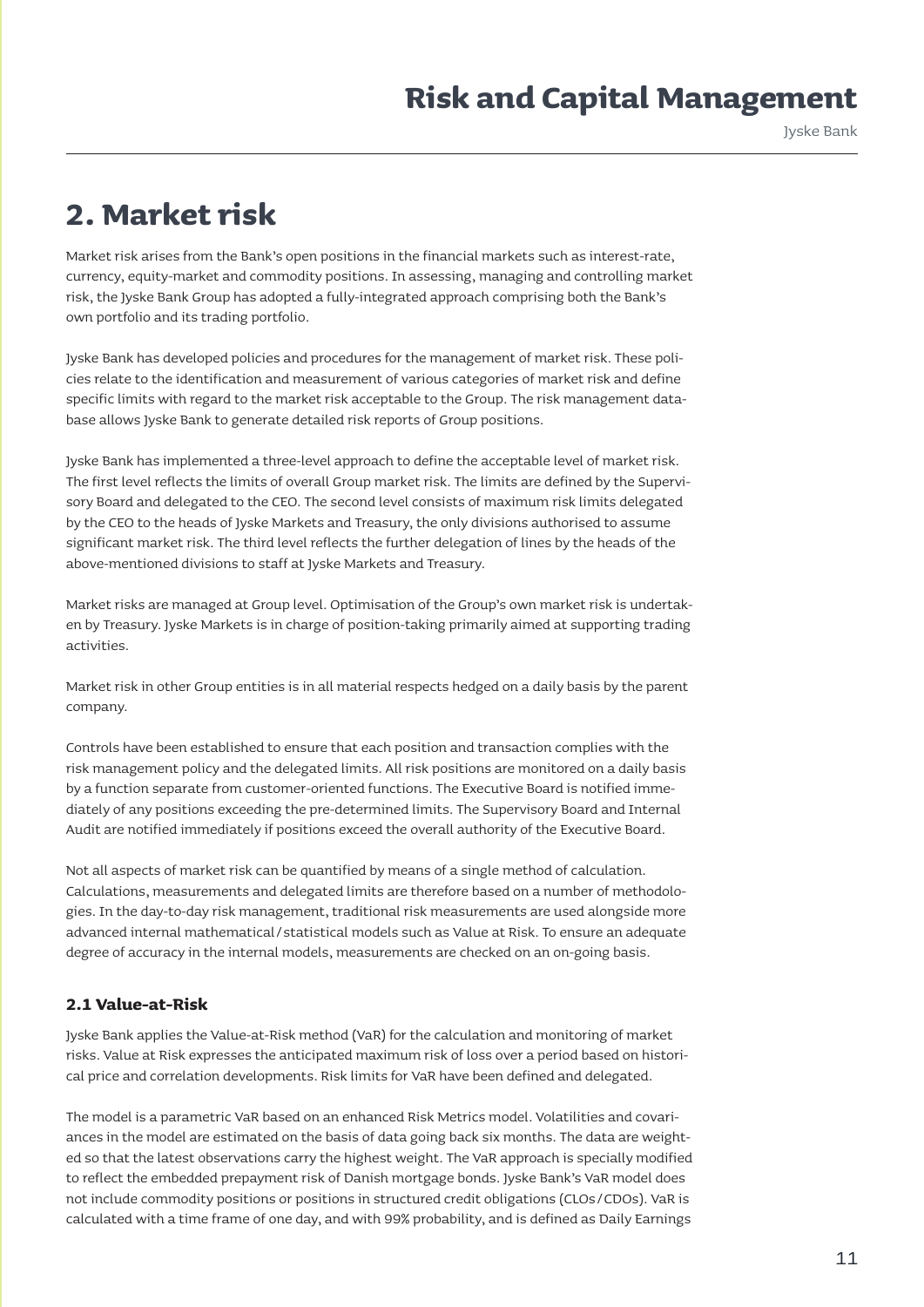at Risk (DEaR). A DEaR of 99% indicates a 1% probability of a day's actual market value adjustments exceeding DEaR. There is a statistical chance of 2-3 days in the course of the year when the Bank's market value adjustments exceed the DEaR estimated by the VaR model. Such an occurrence is termed an outlier.

No application has been made to the Danish Financial Supervisory Authority for approval of the VaR model.

#### **2.2 Back-testing**

To assess the accuracy of the VaR model, daily back-testing of the model is conducted against actual daily value adjustment of market-risk related positions. Back-testing is conducted and reported for 99% DEaR.

Jyske Bank has applied VaR in its risk management since 2001. Since then there has been an average of 2.0 outliers annually within a band of 1-3 outliers, which substantiates the validity of Jyske Bank's VaR model.

#### **2.3 Scenario-based stress testing**

Scenario-based stress testing of positions is conducted monthly as an integral part of the work done by Treasury. These tests do not have any direct influence on the calculation of the economic capital and are not applied directly in the limit structure.

#### **2.4 Risk types**

Jyske Bank handles several types of market risk every day. Each risk type has its own characteristics, and in the following we describe the management of interest-rate, currency, equity and commodity risks and other risks.

#### **2.4.1 Interest-rate risk**

Interest-rate risk is measured daily on the basis of duration. Duration is defined as the interestrate risk resulting from a general one percentage point increase in interest rates (Interest rate risk 1). Duration denotes the percentage gain or loss if all rates of interest (across all currencies and all interest rate curves) simultaneously rose by one percentage point. The calculation is based on the entire portfolio of interest-rate-related instruments of both Treasury and Jyske Markets. Because of Jyske Bank's exposure to Danish mortgage bonds, comprehensive risk management models have been developed to take into account the embedded prepayment option. As Danish mortgage bonds are to a large extent issued with an embedded right of prepayment at par, standard risk indicators such as duration cannot be applied unless they are adjusted for this prepayment right. Risk management includes the calculation of and limits to OAS positions (Option-Adjusted Spreads). Interest-rate risk is calculated on the basis of agreed payments. The customer and the Bank are assumed to fulfil the agreed contractual payments, although certain fixed-rate loans may be prepaid. Interest-rate risk 1 is adjusted for this option element. The Bank has no fixed-rate balances without an agreed due date.

In addition to the common Interest-rate risk 1, Jyske Bank calculates a Jyske Bank-specific Interest-rate risk 2. This is because Interest-rate risk 1 is in several respects too simplistic. For in-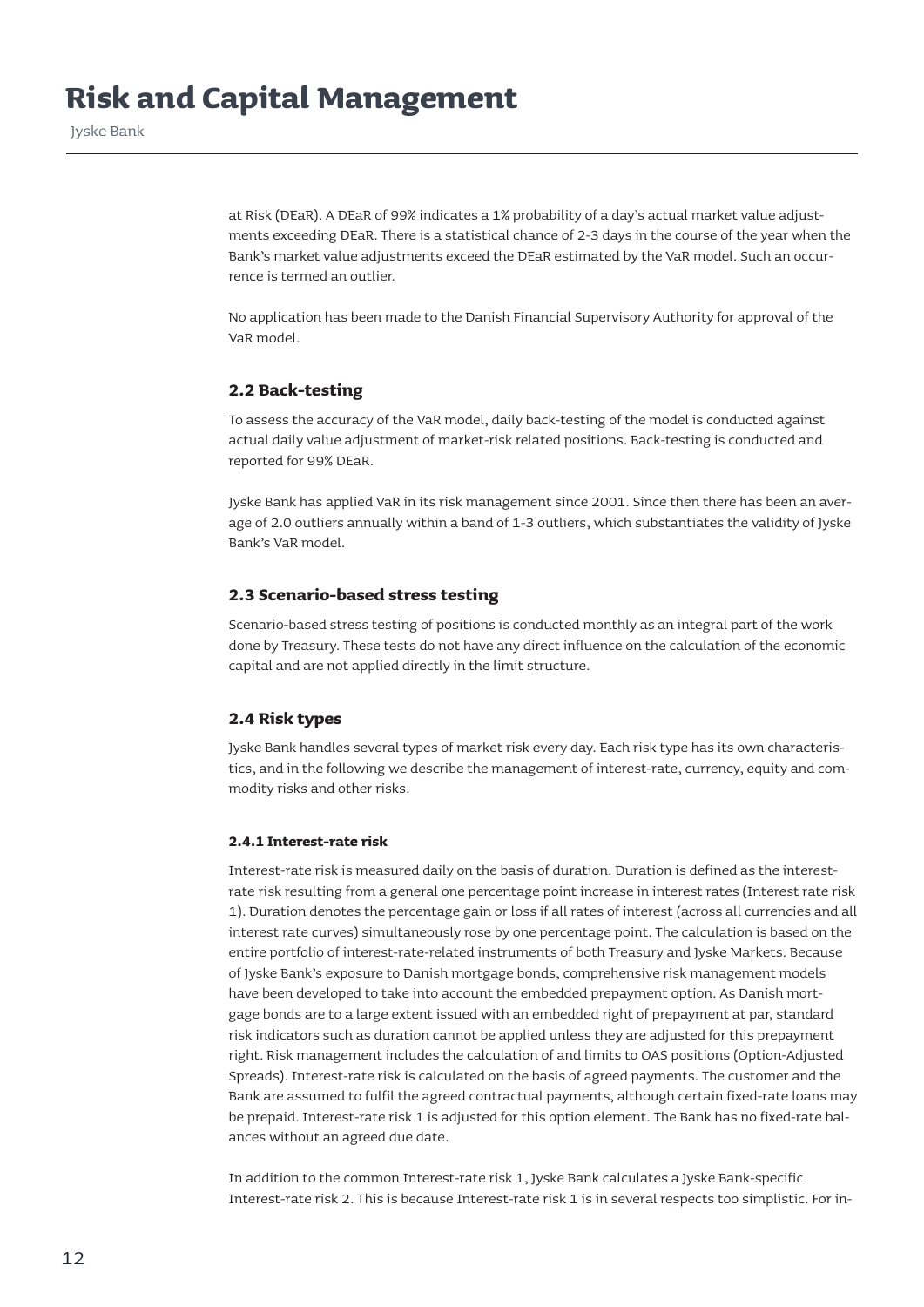Jyske Bank

stance, Interest-rate risk 1 does not take into account risk attached to spread transactions involving interest-rate positions in various instruments and currencies. Interest-rate risk 2 is calculated as Interest-rate risk 1 plus an addition for yield curve risks, volatility risks, country risks, and basis risks.

#### **2.4.2 Currency risk**

Currency risk is calculated in accordance with the rules on capital adequacy set out by the Danish Financial Supervisory Authority. Currency indicator 1 is calculated as the sum of the numerically higher of long or short positions in each currency, translated into DKK.

Exposures in respect of indicator 1 are reported to the authorities on a quarterly basis.

Currency indicator 1 does not take into account that some currencies are more volatile and perhaps less liquid than others. For management purposes Jyske Bank therefore uses a weighted currency indicator 1 (Jyske Currency Indicator). Here individual currencies are given a weighting of 100%-250%, which is multiplied by the nominal currency position. Subsequently the weighted currency positions are added to form a 'weighted currency indicator 1', which better measures risk than the unweighted Currency indicator 1.

Moreover, VaR is applied to currency positions in risk management taking into account the correlation between currency positions and the volatility of individual currencies.

#### **2.4.3 Equity risk**

Equity risk is calculated as a risk A and a risk B.

Equity risk A is calculated as 10% of net equity exposure; net exposure is calculated as positive exposure less negative exposure. Equity risk A is therefore an indication of the loss/gain in the event of a 10% fall in global equity prices.

Equity risk B is calculated as 10% of the numerical equity exposure. This risk measure thus expresses the gross exposure, as it shows the loss at a 10% negative price change on all positive positions and a 10% positive price change on all negative positions.

Jyske Bank shares and financial sector equities and the like are not included in equity risks A and B.

#### **2.4.4 Commodity risk**

Both Jyske Markets and Treasury hold commodity positions. Risk is managed according to the principle of a nominal amount, whereby the market values of numerical positions are added together.

#### **2.4.5 Other risks**

Jyske Bank calculates risk in connection with non-linear derivatives such as options - primarily interest-rate and currency options. Risk calculations and risk limitation include delta, gamma and vega risks. The same risk measurements are applied to structured products which involve options, such as Danish mortgage bonds.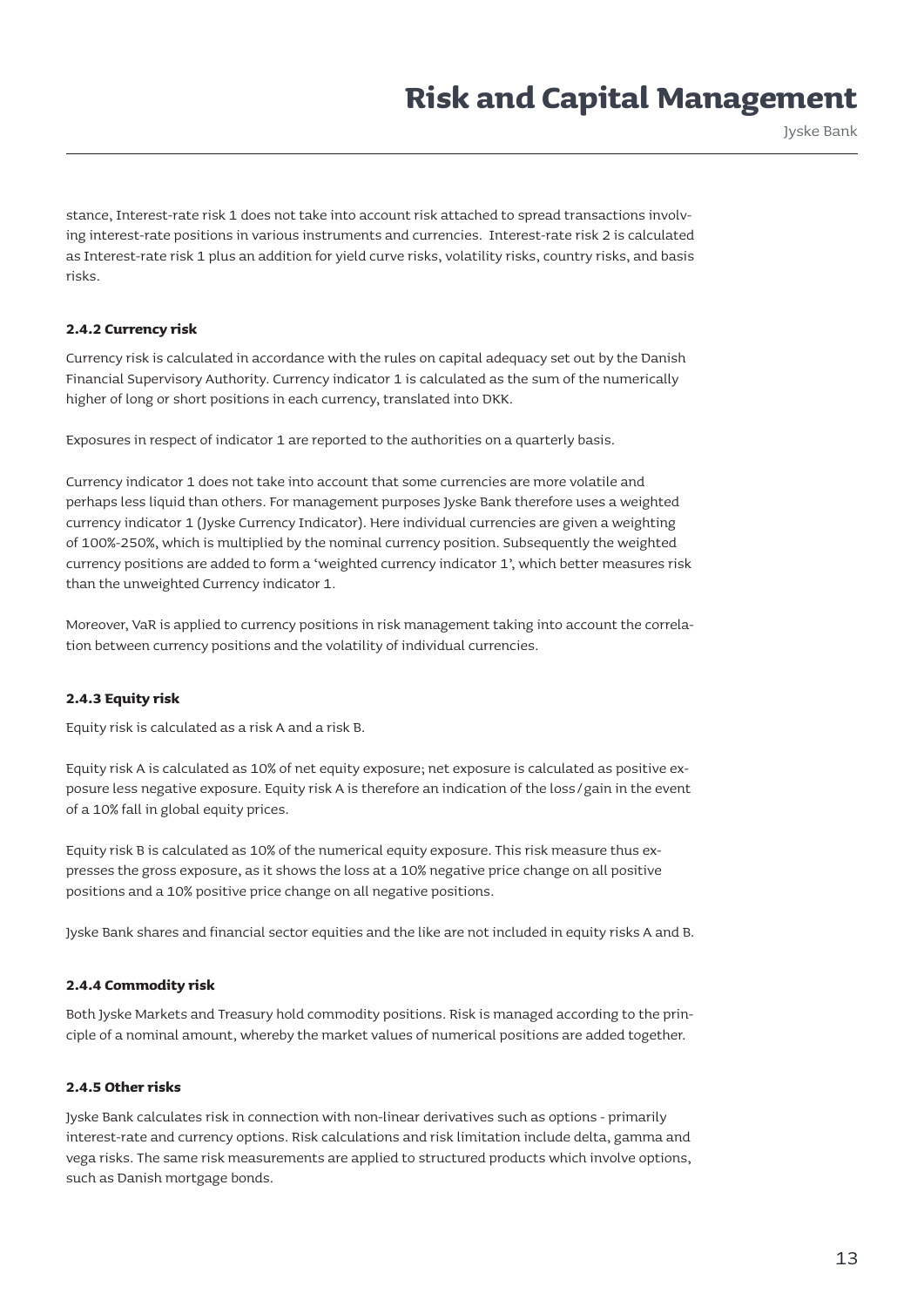In addition, limits have been defined for individual bond and equity positions so as to limit concentration risk.

#### **2.5 Derivatives**

The use of derivatives plays an important role in market risk management, both to the Bank's customers and the Bank itself.

Market risk on derivatives is included in the Bank's calculation of market risks. Credit risk in connection with derivatives is calculated for each counterparty and is included in the Bank's overall credit risk management. Subject to specific bilateral agreement, netting of the credit risk associated with derivatives is undertaken for each counterparty. Moreover, Jyske Bank has entered into CSA Agreements with a number of large counterparties. Under those agreements, Jyske Bank will receive cash payment if the market value of transactions is in Jyske Bank's favour. On the other hand, Jyske Bank must make payment to the counterparty, if the market value of transactions is in favour of the counterparty.

#### **2.6 Sensitivity analyses**

#### **Sensitivity analyses (figures in DKK m)**

| <b>Risikovariabel</b>                                                                              | <b>Effect on</b><br><b>Income Statement</b> |
|----------------------------------------------------------------------------------------------------|---------------------------------------------|
| A 1 percentage point increase in interest rates*                                                   | $-243$                                      |
| A negative 0.5 percentage point change in interest rates                                           | $-190$                                      |
| A general 10% fall in equity prices                                                                | $-103$                                      |
| A negative 5% change in equity prices                                                              | $-81$                                       |
| A negative 5% change in commodity prices                                                           | $-5$                                        |
| A negative 5% change in exchange rates**                                                           | $-207$                                      |
| *The scenario corresponds to the Bank's 'Interest-rate Risk 1'<br>**EUR positions are not included |                                             |

This is a mild stress scenario. "Negative" means that the prices of long positions fall, while those of short positions rise. All calculated per currency.

Jyske Bank extensively holds offsetting positions across markets. The worst-case scenario is that the prices of all long (positive) positions decline whereas the prices of short (negative) positions increase. The effect on the Income Statement of such a negative price trend , calculated at a negative interest-rate change of 0.5 percentage point, is shown in the table above. The table also shows the Bank's sensitivity to a one percentage point rise in the interest-rate level as well as the sensitivity to a global 10% decline in the equity markets. The sensitivity analyses express an otherthings-being-equal situation, which will seldom exist in reality.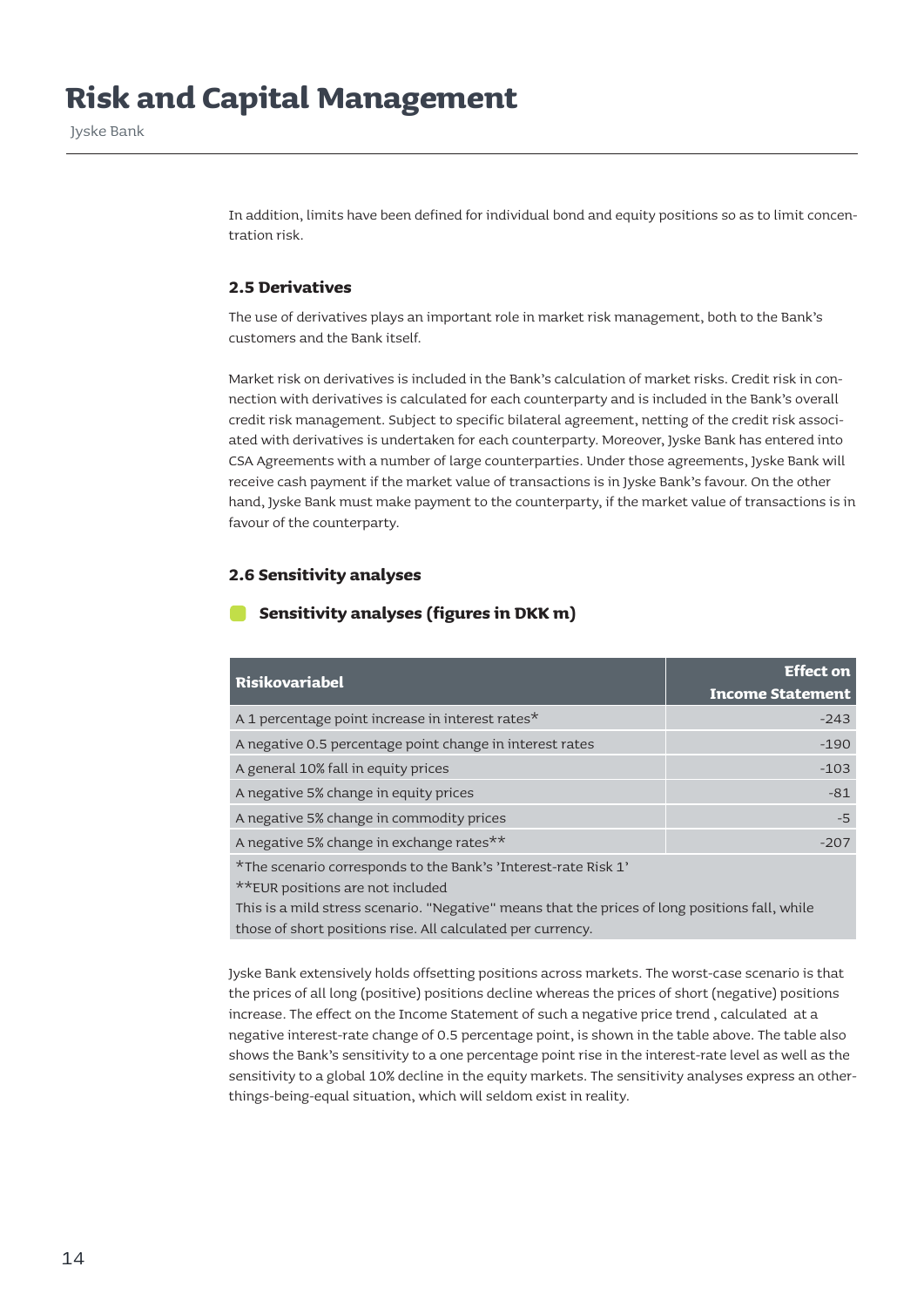#### **2.7 Solvency requirement**

#### **Solvency requirement, market risk (figures in DKK m) at 31 December 2007**

|                           | Risk-adjusted<br>amounts | <b>Solvency</b><br>requirement |
|---------------------------|--------------------------|--------------------------------|
| Debt instruments          | 12,503                   | 1,000                          |
| Equities, etc.            | 431                      | 34                             |
| Commodities               | 92                       |                                |
| Supply risk               | 86                       |                                |
| Option premium            | $\circ$                  | $\Omega$                       |
| Foreign currency position | 2,696                    | 216                            |
| <b>Total</b>              | 15,809                   | 1,265                          |

#### **2.8 Shares that are not held for trading**

The shares listed below are not included in the trading portfolio or equity risk A and B. The shares are primarily financial-sector shares relating to the ordinary operating activities of the Group. There are no plans of a resale.

#### **Shares not held for trading - figures in DKK m**

|                       | 31.12.07 | <b>Realised</b><br>gain/loss | Unrealisd<br>gain/loss | <b>Total</b><br>gain/loss |
|-----------------------|----------|------------------------------|------------------------|---------------------------|
| DLH Kredit A/S        | 280.3    | $\Omega$                     | 38.2                   | 38.2                      |
| PBS Holding A/S       | 95.7     | $\Omega$                     | 21.5                   | 21.5                      |
| Toyota Financial A/S  | 46.7     | $\Omega$                     | 3.8                    | 3.8                       |
| Multidata Holding A/S | 17.6     | $\Omega$                     | $\mathbf{1}$           | $\mathbf{1}$              |
| VP A/S                | 13.9     | $\Omega$                     | $\Omega$               | $\Omega$                  |
| Mezzanin A/S          | 16.8     | $\Omega$                     | $-1.8$                 | $-1.8$                    |
| Other                 | 9.8      | $\Omega$                     | 0.4                    | 0.4                       |
| <b>Total</b>          | 480.9    | 0                            | 63.1                   | 63.1                      |

The shares are stated at market value as described in the accounting policies of the Group's annual report. Unrealised capital gains/losses have influenced the operating income of the year.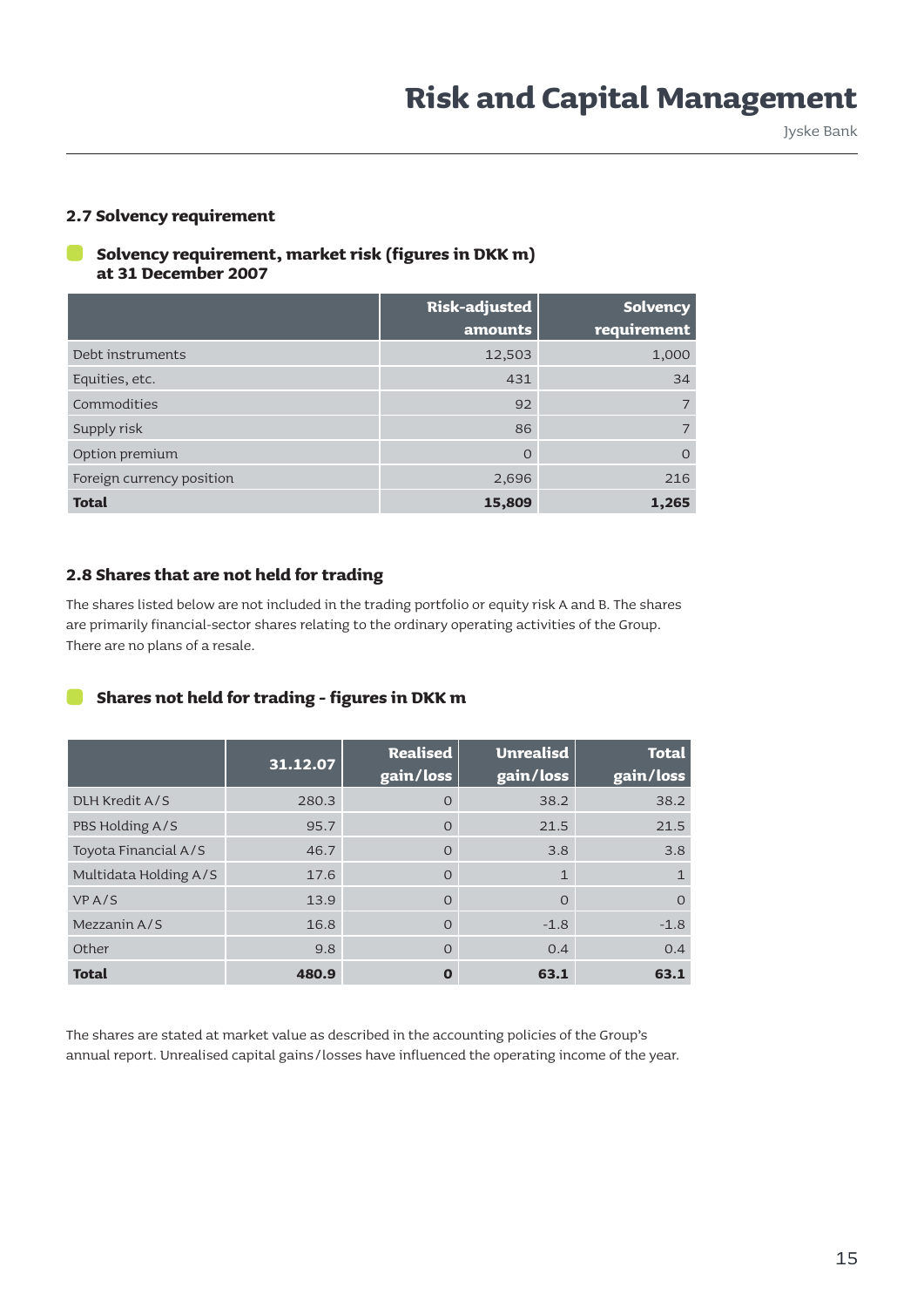### **Risiko - og kapitalstyring**

Jyske Bank

### **3. Credit risk**

- **3.1 Credit policy**
- **3.2 Risk assessment**
- **3.3 The credit rating process**
- **3.4 Credit organisation**
- **3.5 Total loans and advances (EAD)**
- **3.6 Collateral**
- **3.7 Impairment charges**
	- **3.7.1 Individual loan impairment**
	- **3.7.2 Collective loan impairment**
- **3.8 Provisions for guarantees and other liabilities**
- **3.9 Write-offs**
- **3.10 Risk categories**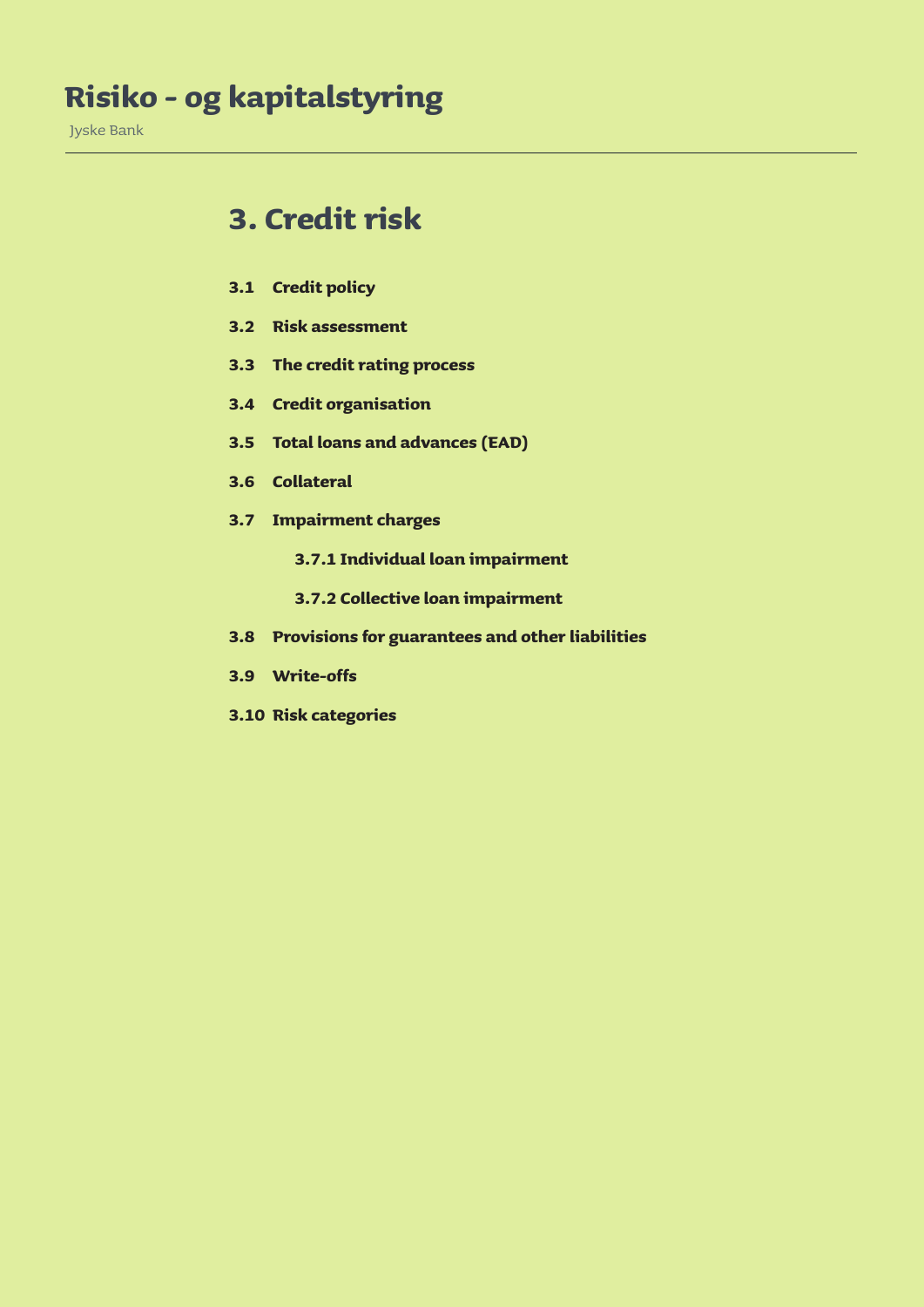Jyske Bank

### **3. Credit risk**

Credit risk is the risk of loss arising from a counter-party's non-fulfilment in part or in full of his obligations towards the Bank. In addition to loans, committed credit facilities and guarantees, credit risk extends to the market values of financial instruments and equity investments. Credit risk is calculated on the basis of internal systems which facilitate credit scoring, exposure at default (EAD) and the value of collateral provided, see "Concepts, etc." at the end of the Annual Report.

#### **3.1 Credit policy**

Jyske Bank's credit policy seeks to maintain Group losses at an acceptable level in relation to the capital base and business volume of the Group, given the general trend in the Danish economy. Customer transactions must generate a satisfactory long-term return in accordance with RAROC principles.

Risk diversification is a key consideration. A single commitment or a group of related commitments must not be of a size such that default can materially affect the financial situation of the Bank. The risk associated with commitments exceeding 10% of the Bank's capital base is closely monitored to ensure that the risk involved and the total gross commitments are maintained at a comfortable level.

Group commitments by sector and geographical area are constantly monitored and analysed with a view to reducing the risk associated with specific high-risk sectors and geographical areas.

Specific credit policies have been formulated for all areas in which the Group assumes credit risks. These policies define risk levels and undesirable transaction types. The main risks are posed by the customer segments SMEs and corporate customers s and private customers. The central element in the assessment of the creditworthiness of SMEs and corporate customers is their ability to service debt out of cash flow from operations in combination with their financial strength. For private customers, factors like net income, expenses and assets are important.

The policies are regularly adjusted to meet current requirements and adapted to the management tools available to account managers and the supervisory functions.

#### **3.2 Risk assessment**

For the classification and risk assessment of customers, each is assigned a credit rating on a scale from 1 to 14, 1 reflecting the lowest default risk. Credit ratings are primarily assigned on the basis of statistically-based models. Where those models cannot readily be applied, an individual assessment will be made by experts from a function separate from customer-oriented functions.

The models are based on Jyske Bank's own data for a full economic cycle. The models use elements such as financial information, customer characteristics, account history and a qualitative assessment.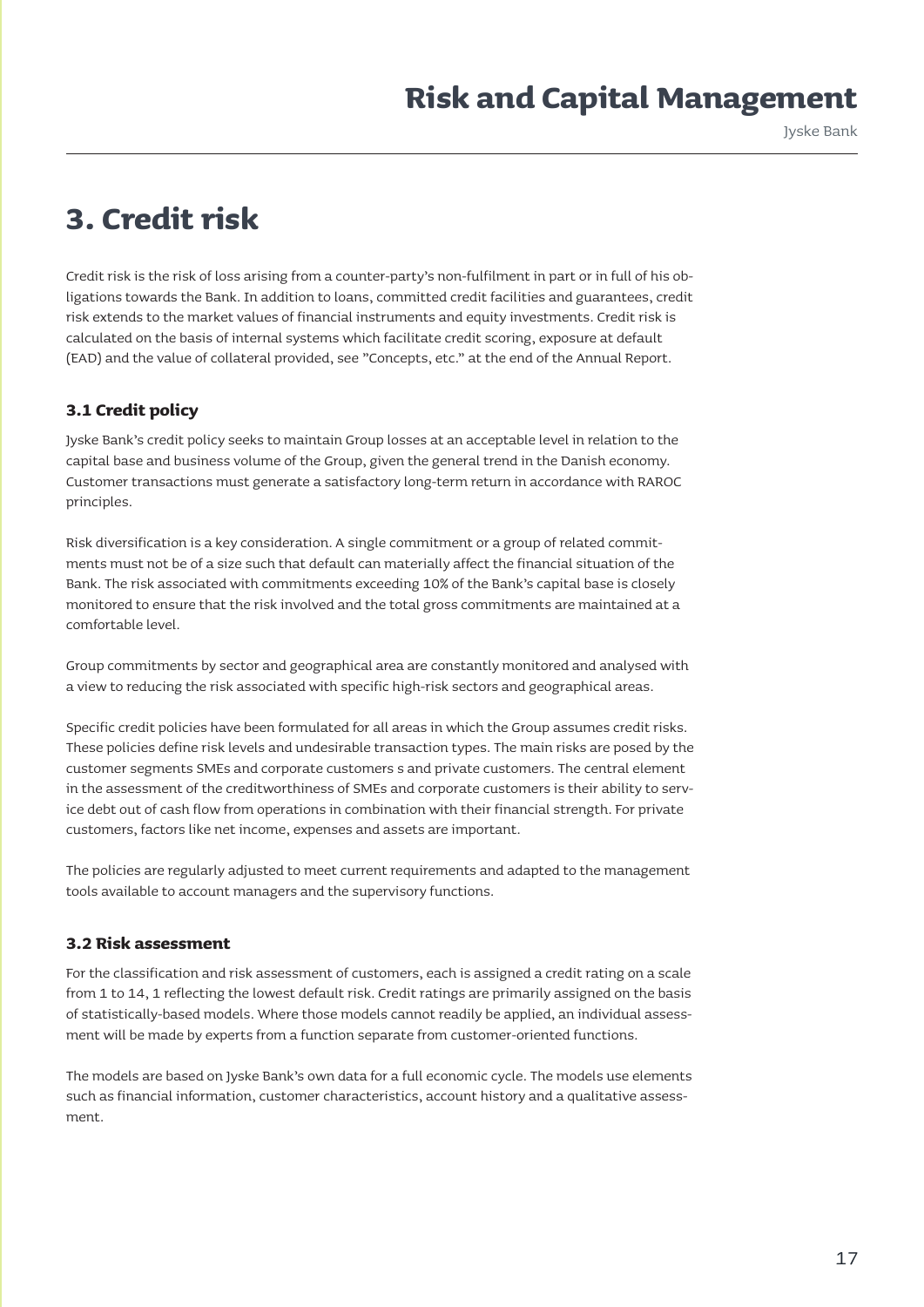#### **3.3 The credit rating process**

Credit procedures are adjusted to match the level of risk assessed on the basis of the credit rating, the size of the commitment and the security provided. The credit rating is thus an important element in the credit-granting process.

Corporate customers, SMEs and private customers are automatically rated by the Bank's rating models. Credit ratings are reviewed on an ongoing basis, and qualitative elements are reviewed at least once a year at the account manager's initiative as well as in connection with all material credit decisions, since the credit rating is an important parameter for the granting of loans and for the terms and fees quoted to individual customers.

Selected corporate customers and certain customer segments for which the Bank's models are not regarded as suitable are rated by experts from a function separate from customer-oriented functions.

Financial institutions, central governments and central banks are rated by experts from a function separate from customer-oriented functions. Such an expert credit rating will be based on a rating from a recognised international rating agency, if available, on a country rating of the customer's country of residence and any other information that the Bank may hold on the customer.

The chart below shows Jyske Bank's loans and advances broken down on credit ratings, to customers who have been granted a rating according to the advanced method.



#### **Total loans and advances by credit rating**

*Total loans and advances are stated as exposure at default, EAD. This concept is material to the calculation of credit risk, but should not be mistaken for loans and advances and guarantees as stated in the Group Balance Sheet. The chart shows Jyske Bank's loans and advances exclusive of loans to banks and sovereign states whose ratings are typically 1 or 2. The calculation of ratings is based on a number of models, which are checked annually and constantly developed. This may cause minor deviations in the figures. Loans to customers classified by the Bank as representing high or full risk are not distributed on the 14 rating classes. Loans to such customers account for 1% of the Bank's total EAD.*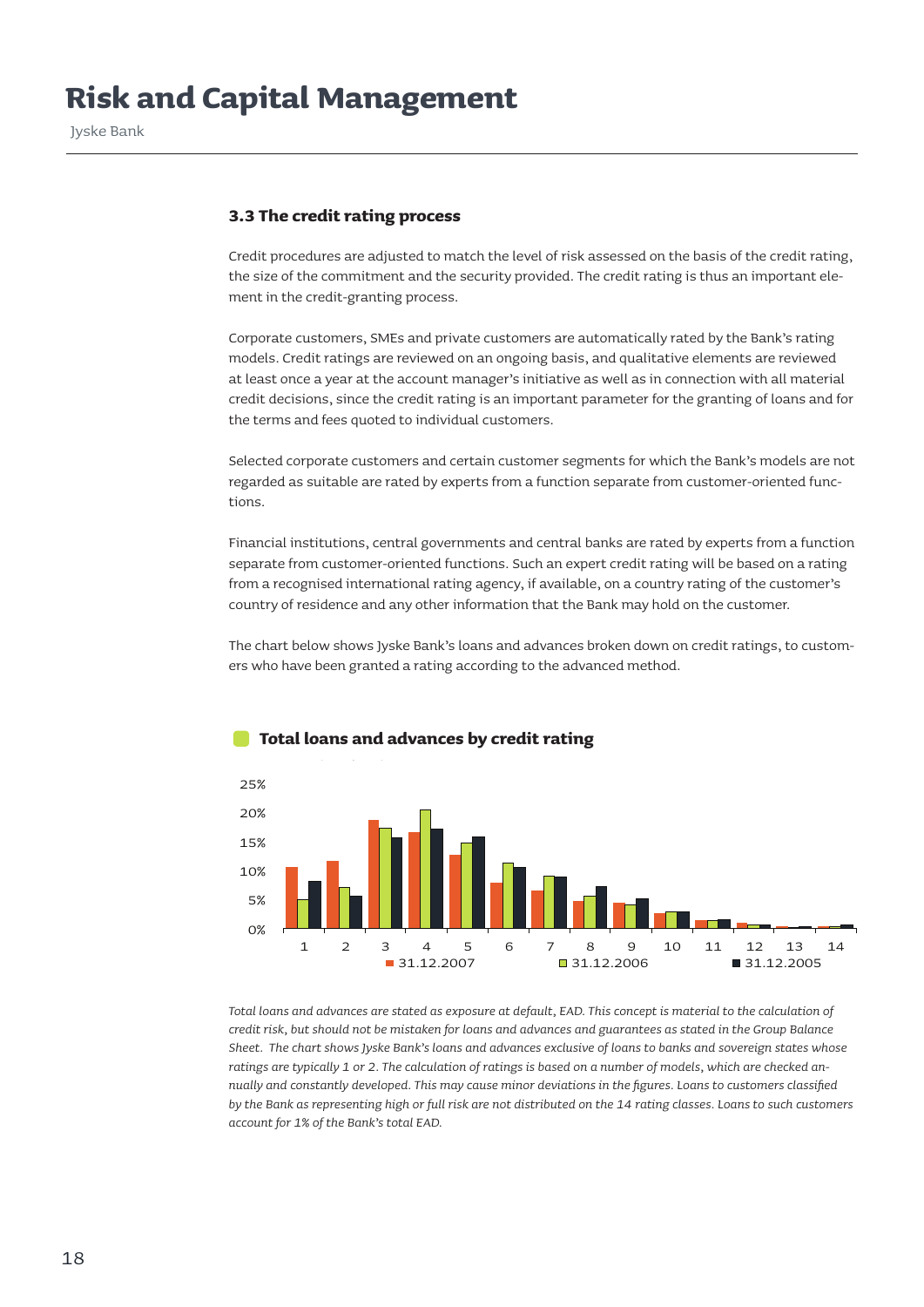Jyske Bank

#### **3.4 Credit organisation**

Jyske Bank attaches great importance to its decentralised credit-granting process. Lending limits have been delegated to account mangers so that the majority of decisions are made decentrally. Limits are delegated individually on the basis of perceived requirement and competence. Decisions about commitments exceeding the limits granted to account managers are made at the Bank's three credit centres, which will be gathered into one department in 2008.

Group credit quality in terms of overall risk, single commitment risk and satisfactory risk diversification is monitored on the basis of accumulated data, the specific credit quality of each department and on the basis of a review of selected large commitments.

Moreover, risk monitoring includes qualitative as well as quantitative control of data used in risk and RAROC calculations.

#### **3.5 Total loans and advances (EAD)**

Exposure at Default (EAD) is material to the calculation of credit risk according to the principles of RAROC and the Capital Requirements Directive (CRD). The calculation includes the actual outstanding balances together with an assessment of the probability of default. The probability may increase (in the event of drawdown of a non-utilised, but confirmed facility), and decrease (in the event of loan repayment). The calculation includes risk-weighted amounts for guarantees and financial instruments.

The method of calculation is based on Jyske Bank's own data and experience, but should not be mistaken for loans and advances and guarantees as recognised in the Group Balance Sheet.

The Group's credit risk by method and exposure category is shown in the below tables.

#### **Credit risk broken down by Advanced IRB and Standard**

| <b>Exposure category</b>         | <b>Advanced IRB</b> | <b>Standard</b> |
|----------------------------------|---------------------|-----------------|
| a. State                         | $\circ$             | 24,164          |
| b. Institutional                 | $\overline{O}$      | 19,320          |
| c. Corporate                     | 82,376              | 25,865          |
| d. Retail                        | 56,775              | 11,106          |
| 1) Property                      | 19,609              | $\Omega$        |
| 2) Qualified revolving exposure  | 5,746               | $\Omega$        |
| 3) Other retail                  | 31,420              | 11,106          |
| e. Equities                      | 438                 | $\bigcap$       |
| f. Securitisation                | $\circ$             | $\Omega$        |
| g. Assets without counterparties | 3,163               | $\Omega$        |
| <b>Total</b>                     | 142,752             | 80,455          |

*Note: Under the IRB approach we only have own estimates of LGD.*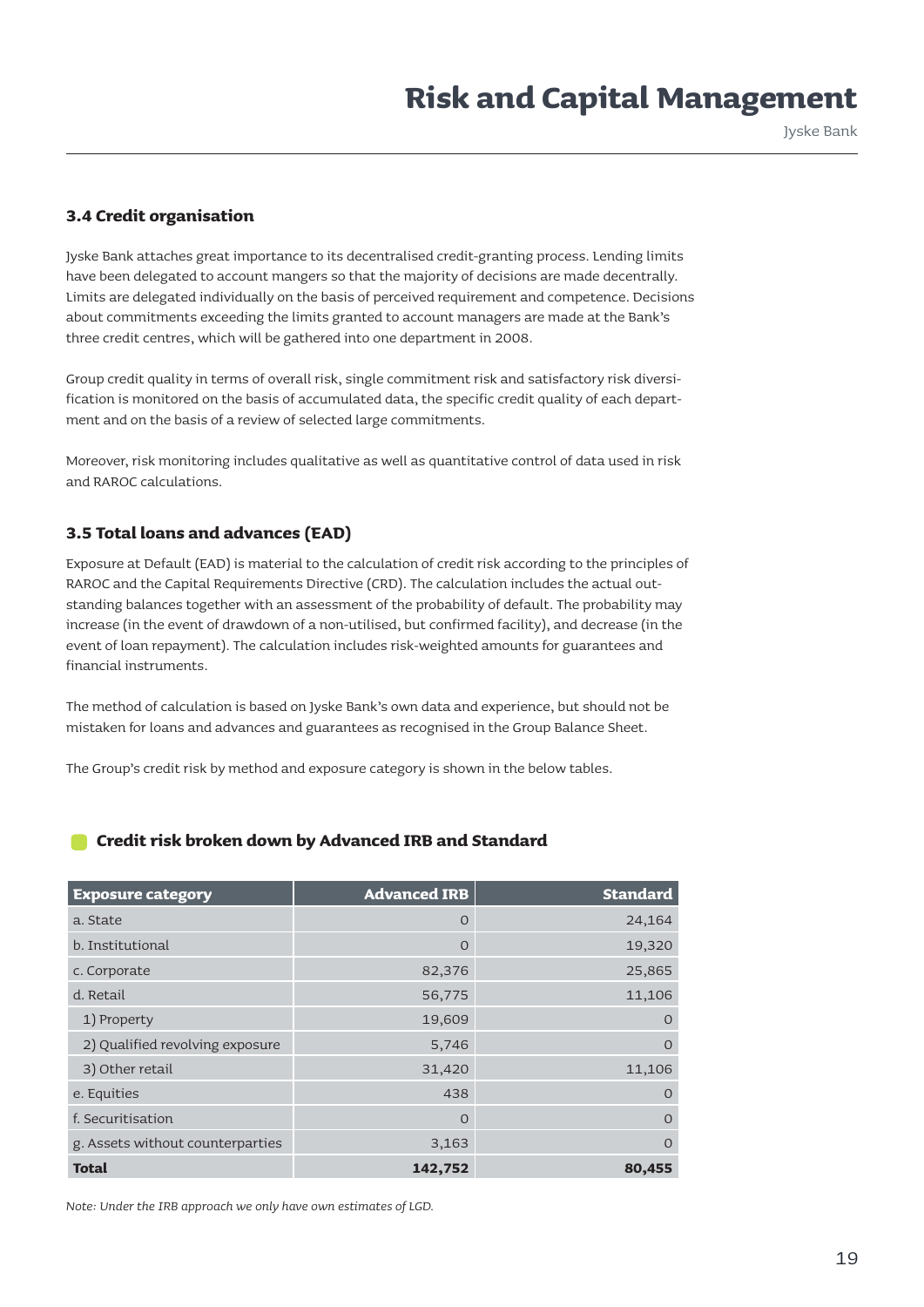#### **Credit risk broken down by exposure category**

|                                  | 2007     |
|----------------------------------|----------|
| Exposure category                | EaD      |
| a. State                         | 24,164   |
| b. Institutional                 | 19,320   |
| c. Corporate                     | 108,241  |
| d. Retail                        | 67,881   |
| 1) Property                      | 19,609   |
| 2) Qualified revolving exposure  | 5,746    |
| 3) Other retail                  | 42,526   |
| e. Equities                      | 438      |
| f. Securitisation                | $\Omega$ |
| g. Assets without counterparties | 3,163    |
| <b>Total</b>                     | 223,207  |

*The table shows the Group's total credit risk (EaD) broken down by exposure category at end-2007. Sufficient data have not yet been collected for the calculation of average figures, and hence the figures are at end-2007.*

The below table shows credit risk by time to maturity. Just above 65% of the Bank's exposures have maturities of less than 12 months. Corporate exposure accounts for the majority hereof and is typically characterised by annual reviews. Exposures with maturities of more than five years account for 17% of the Bank's total exposures. Of these 17%, retail exposure accounts for approx. 65% which is primarily housing loans for private individuals.

#### **Credit risk broken down by time to maturity**

| <b>Exposure category</b>         | $1$ yr   | $1-5$ yrs | $> 5 \overline{yrs}$ | Year-end |
|----------------------------------|----------|-----------|----------------------|----------|
| a. State                         | 23,475   | 624       | 64                   | 24,163   |
| b. Institutional                 | 13,355   | 5,546     | 419                  | 19,320   |
| c. Corporate                     | 81,955   | 16,842    | 9,444                | 108,241  |
| d. Retail                        | 26,431   | 17,534    | 23,917               | 67,882   |
| e. Equities                      | $\Omega$ | $\circ$   | 438                  | 438      |
| f. Securitisation                | $\Omega$ | $\Omega$  | $\Omega$             | $\Omega$ |
| g. Assets without counterparties | $\Omega$ | $\Omega$  | 3,162                |          |
| <b>Total</b>                     | 145,216  | 40,546    | 37,444               | 223,206  |

Appendix 1 sets out supplementary breakdowns of credit risk - including geographical and sector breakdowns. The appendix also shows the Bank's exposure to specialised lending.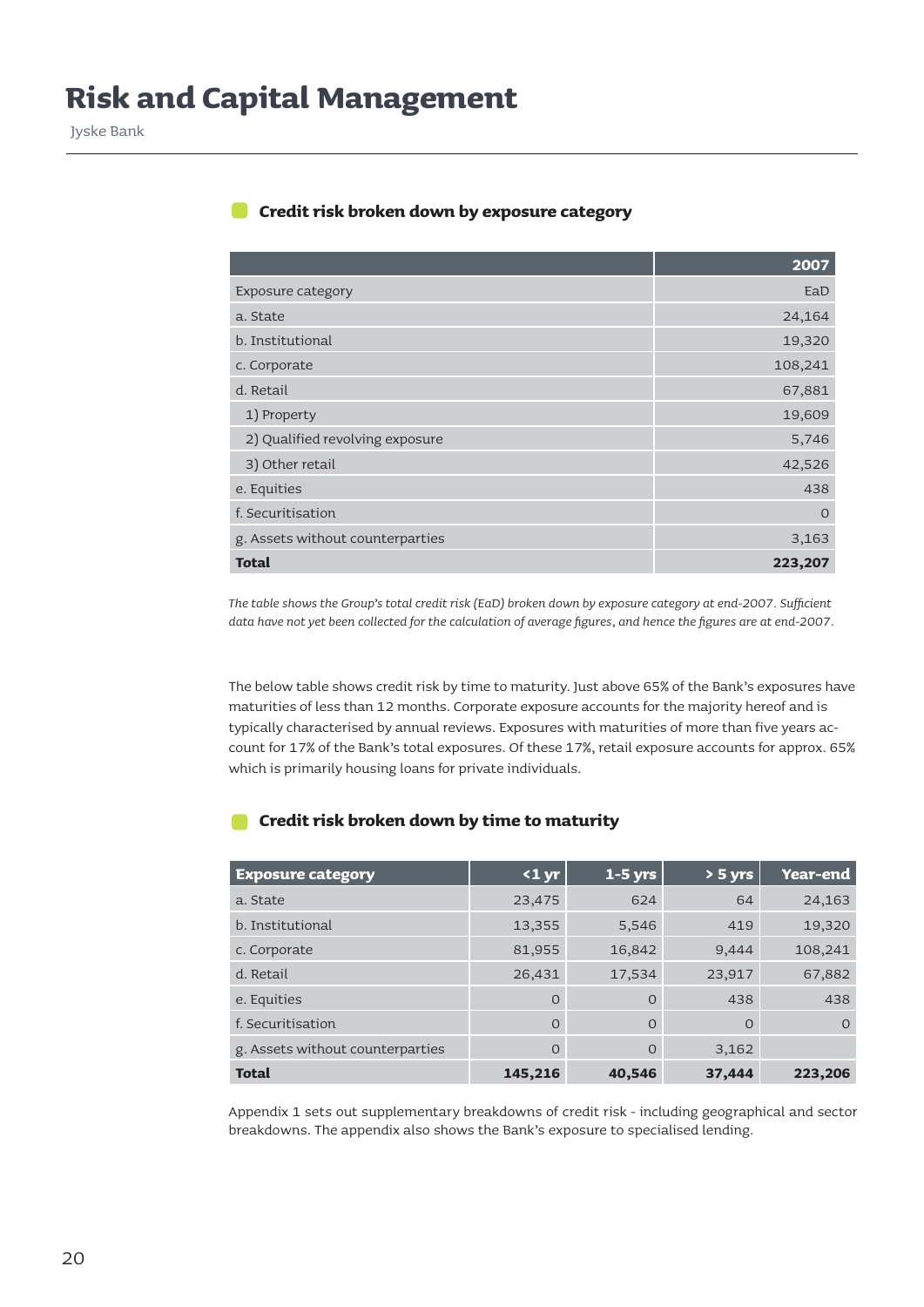Jyske Bank

#### **3.6 Collateral**

In support of the credit assessment and to limit risk, it will be considered whether to demand security. As a main rule, customers are required to provide full or partial security for their commitments.

The value of collateral provided is measured as the estimated compulsory sale value, and in the majority of cases the measurement is based on expert models or statistical models which themselves are based on historical realisation experience. The models relating to real estate and vehicles include on-going updating of the value accorded to security provided and take into account market-related changes in value, and wear and tear. Listed financial instruments are measured daily.

For certain asset types, measurement is not model-based. In those cases the asset value is assessed by experts from a function separate from customer-oriented functions

#### **Credit risk secured by guarantee and surety**

| <b>Exposure category</b>         | <b>EaD partly secured</b> | <b>EaD fully secured</b> |
|----------------------------------|---------------------------|--------------------------|
| a. State                         | $\circ$                   | 30                       |
| b. Institutional                 | $\Omega$                  | 16                       |
| c. Corporate                     | 9,725                     | 30,004                   |
| d. Retail                        | 1,753                     | 895                      |
| e. Equities                      | $\circ$                   | $\Omega$                 |
| f. Securitisation                | $\Omega$                  | $\Omega$                 |
| g. Assets without counterparties | $\Omega$                  | $\Omega$                 |
| <b>Total</b>                     | 11,478                    | 30,945                   |

*Note: EaD is assumed to be fully secured if the guarantee or the surety is unlimited although unutilised commitments are also included in the calculation of EaD. In case of limited guarantees and sureties the EaD of a counterparty is also considered to be fully secured if the advances and guarantees of the counterparty calculated according to IFRS are fully secured.*

#### **3.7 Impairment charges**

Jyske Bank foretager nedskrivninger på udlån, når der er objektiv indikation for værdiforringelse. Kunderådgiverne vurderer løbende - og minimum hvert kvartal - behovet for nedskrivninger.

#### **3.7.1 Impairment of individual loans**

Impairment of individual loans is divided into two: impairment of significant loans (loans of a size which is considerable for Jyske Bank) and impairment of smaller loans. The impairment charge is recognised as the difference between the carrying amount before impairment and the present value of anticipated future payments. The estimated future cash flow is based on an assessment of the likely outcome.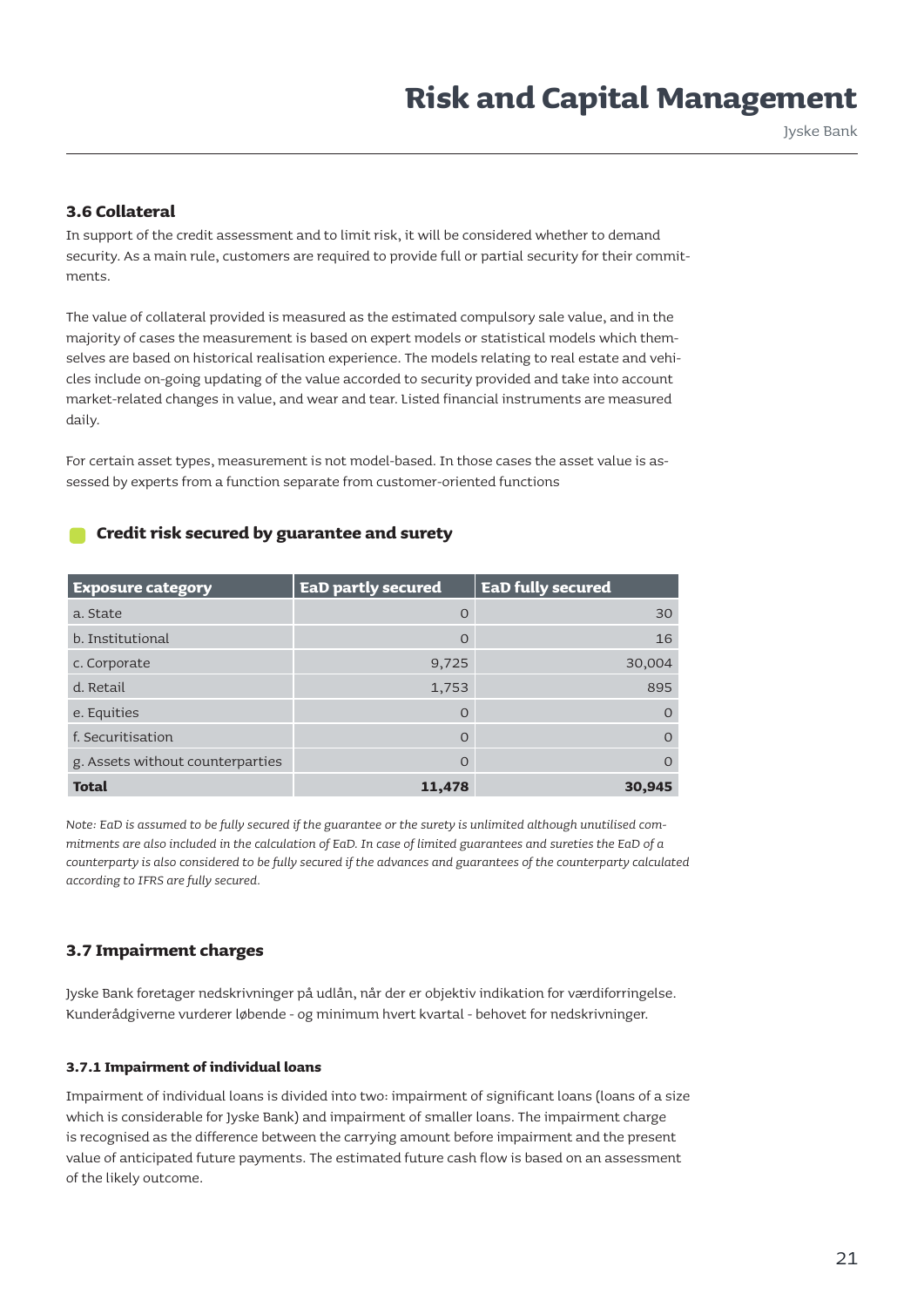#### **3.7.2 Collective loan impairment**

The method for calculating collective impairment has been developed further since 2006. The main adjustments are the replacement of the Bank's macro model by a rating-based method, and the fact that the Bank now uses a net approach.

For the purpose of determining impairment, all commitments which are not assessed individually are classified into segments, inter alia on the basis of their current credit ratings. Within each segment there will be customers whose credit ratings are higher, lower or unchanged in relation to their initial recognition.

Jyske Bank's models for calculating collective impairment use adjusted loss parameters developed for use in connection with Basel II. For the purpose of calculating impairment, the parameters have been adjusted in a number of respects to comply with the accounting principles.

The method of calculating collective impairment at Jyske Bank rests on a net approach. This means that the net impairment of future cash flows is calculated for each segment from the establishment of the relevant commitment. Objective evidence of impairment is deemed present when data are observed for a segment which indicate a decline in the future payments from that segment. In those cases, collective impairment is calculated as the discounted extraordinary expected net loss on that segment. No impairment charge is made for segments where no objective evidence of a decline in future payments is observed.

#### **3.8 Provisions for guarantees and other liabilities**

Jyske Bank's provisions for guarantees and other liabilities include guarantees in favour of business partners or at the request of customers of the Bank, financial instruments, and unutilised credit commitments.

A provision is made when it is deemed likely that a commitment will cause a drain on the Bank's resources and the liability can be measured reliably.

On the basis of historical loss experience, the Bank makes an estimate of the expected costs involved in meeting claims under guarantees or costs caused by customers defaulting on their obligations under transactions involving financial instruments. The estimate includes an assessment of the risk associated with relevant types of guarantees and the current risk of loss on uniform segments of customers. Provisions are made for the estimated loss.

#### **3.9 Write-offs**

An estimated loss is recognised immediately after a loss has been deemed unavoidable.

#### **3.10 Risk categories**

Problem loans are broken down into three categories: low risk, high risk and potentially loss-making commitments. Customers in the two last-mentioned risk categories are not assigned a credit rating, since they are no longer deemed capable of meeting their obligations towards the Bank in full. The risk categories are used in the Bank's assessment for impairment process. The Jyske Bank Group's impairment charges, provisions and write-offs recognised in accordance with IAS are stated in the following tables.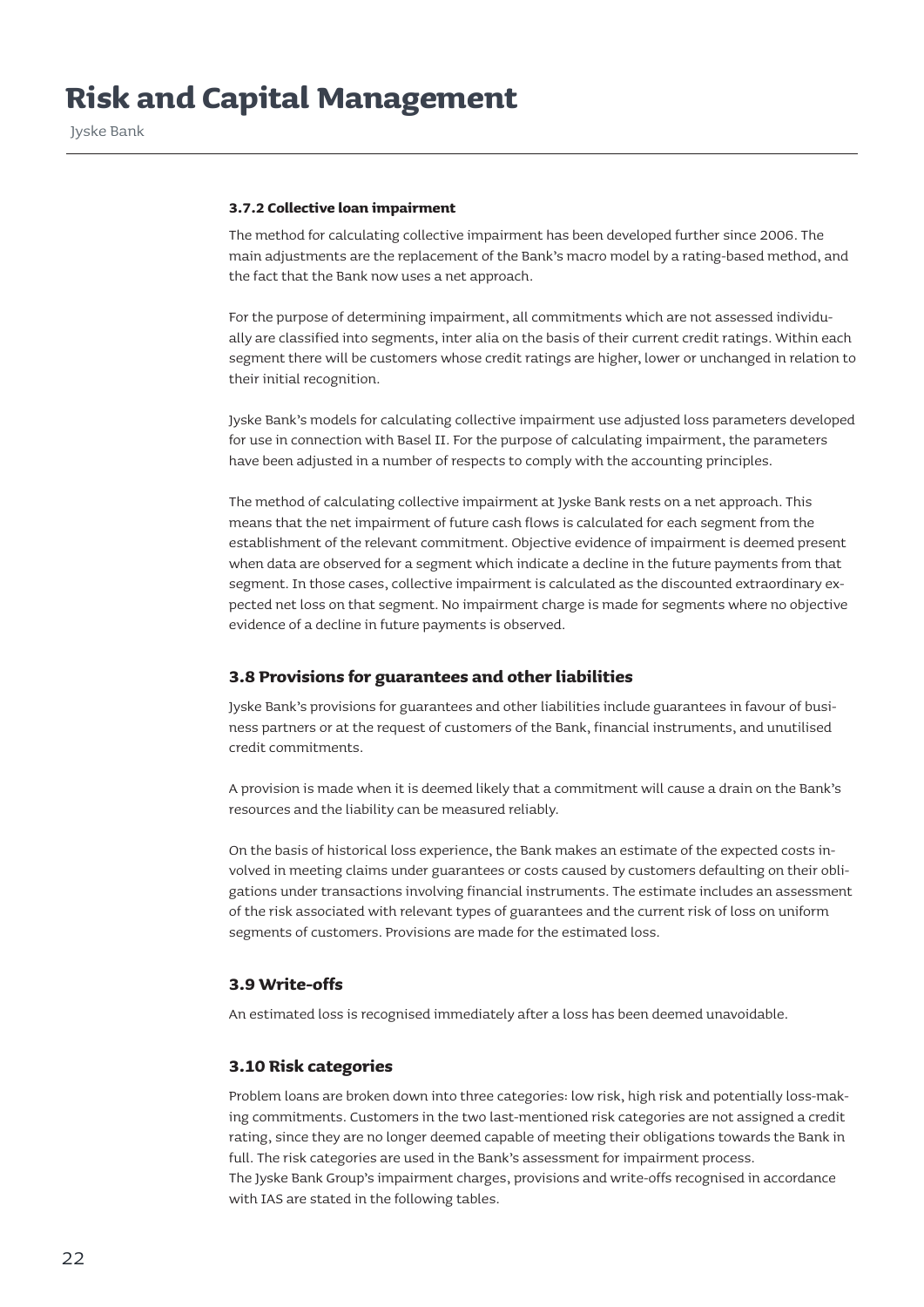#### **Write-offs, impairment charges and provisions for guarantees**

| The Jyske Bank Group (DKK m)                                     | 2007 | 2006   |
|------------------------------------------------------------------|------|--------|
| <b>Impairment of individual loans</b>                            |      |        |
| Impairment of significant loans                                  | 506  | 292    |
| Impairment of small individual loans                             | 122  | 138    |
| <b>Total</b>                                                     | 628  | 430    |
| Collective impairment                                            | 178  | 209    |
| <b>Total impairment of advances and receivables</b>              | 806  | 639    |
| Provisions for guarantees                                        | 72   | 127    |
| <b>Total impairment and provisions</b>                           | 878  | 766    |
|                                                                  |      |        |
| <b>Write-offs</b>                                                |      |        |
| Loss on individually assessed commitments                        | 52   | 158    |
| Loss on loans assessed collectively, etc.                        | 124  | 123    |
| Total write-off                                                  | 176  | 281    |
| <b>Recoveries</b>                                                | 163  | 80     |
| Interest-rate adjustment                                         | 51   | 36     |
| Net write-off, impairment charges and provisions included in the | 74   | $-348$ |
| <b>Income Statement</b>                                          |      |        |

#### **Total EAD before and after impairment charges**

| The Jyske Bank Group $(DKKm)$     | 2007    |
|-----------------------------------|---------|
| EaD – before impairment charges   | 223,207 |
| Impairment charges and provisions | 878     |

The loan impairment balance and total provisions at DKK 878m was calculated for non-performing loans and loans with indication of impairment inclusive of collective impairment for customers with an objective indication of impairment, which the Group calculates in accordance with IAS. Since collective impairment is calculated for customers who are not in default, the impairment charge and provisions for loss on guarantees in CRD relation account for only DKK 685m as will be evident from the below tables.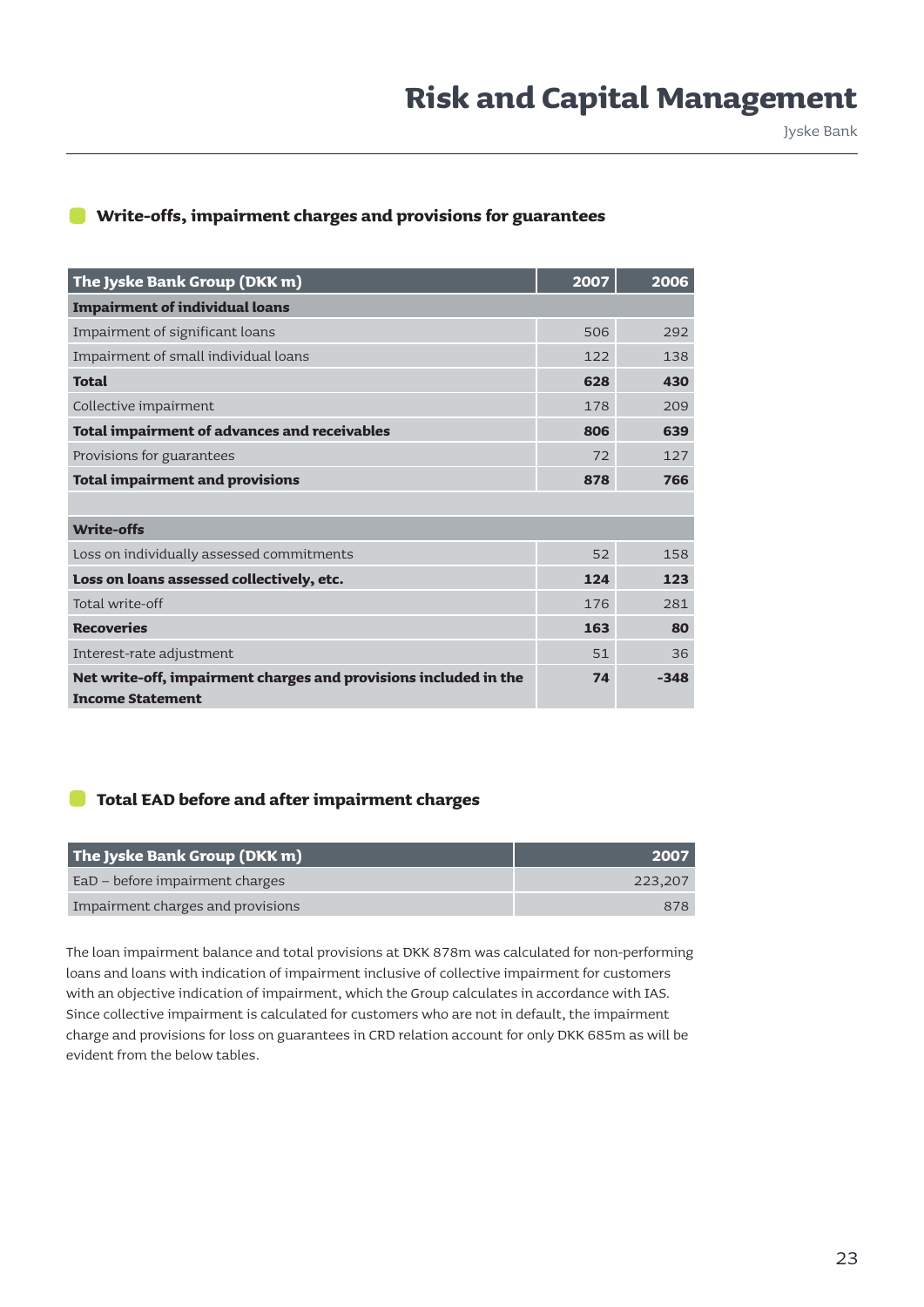| <b>Sector</b>                  | <b>EAD on</b><br>defaults<br>and past-<br>due com-<br>mitments | <b>Value</b><br>adjust-<br>ment/im-<br>pairment<br>charges | <b>Operating</b><br>item over<br>the year* | <b>Realised</b><br>loss |
|--------------------------------|----------------------------------------------------------------|------------------------------------------------------------|--------------------------------------------|-------------------------|
| <b>States</b>                  | $\Omega$                                                       | $\Omega$                                                   | $\Omega$                                   | $\Omega$                |
| Public authorities in general  | $\Omega$                                                       | $\Omega$                                                   | $\Omega$                                   | $\Omega$                |
| <b>Banks</b>                   | 142                                                            | $\Omega$                                                   | $\Omega$                                   | $\Omega$                |
| Agriculture, forestry, etc     | 120                                                            | 25                                                         | $\mathcal{P}$                              | $\overline{2}$          |
| Fishing industry               | 11                                                             | 7                                                          | $-1$                                       | $\overline{2}$          |
| Manufacturing and mining, etc. | 443                                                            | 189                                                        | 23                                         | 10                      |
| Construction                   | 73                                                             | 28                                                         | $-4$                                       | $\overline{4}$          |
| Commerce and hotel             | 345                                                            | 125                                                        | 5                                          | 49                      |
| Transport                      | 48                                                             | 19                                                         | $\mathbf{Q}$                               | 3                       |
| Finance and insurance          | 33                                                             | $\overline{4}$                                             | $-3$                                       | 36                      |
| Property admin. and service    | 386                                                            | 194                                                        | 157                                        | 13                      |
| Other sectors                  | 34                                                             | 12                                                         | 68                                         | 15                      |
| Private individuals            | 745                                                            | 82                                                         | 9                                          | 42                      |
| <b>Total</b>                   | 2,380                                                          | 685                                                        | 265                                        | 176                     |

#### **Sector breakdown of credit risk represented by defaults and past due commitments**

*\* The operating item over the year broken down by sector is for commitments with individual assessment of impairment, cf. IFRS which are considered in default in relation to the Group's solvency requirement. The operating item for the Group's other value adjustments/impairment charges was a negative DKK 153m over the year and the total operating item for the year is DKK 112m.*

Appendix 2 shows supplementary information about country breakdown, undrawn commitments etc. of exposures in default.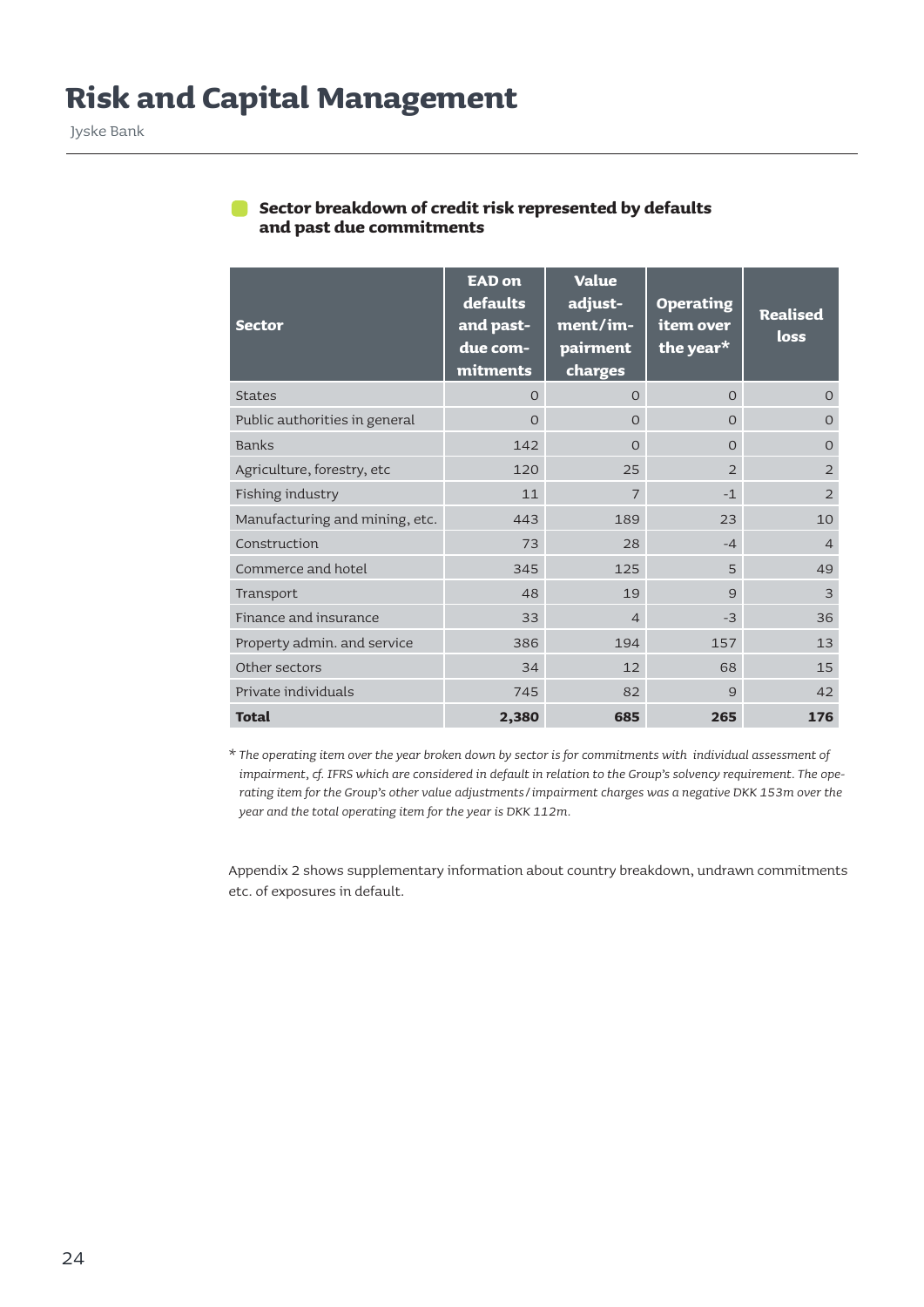Jyske Bank

### **4. Operational risk**

Operational risk is inherent in all the Bank's processes and is defined as the potential loss as the result of operational errors or events caused by human beings, processes, systems or external events. Risk may arise from the inappropriate behaviour of employees, breakdown of IT systems, breach of policies, legal risks, the failure to comply with statutory regulations, etc.

For the calculation of capital requirements (CRD), the Bank will use the standardised method for operational risk from 1 January 2008. For the internal determination of capital and for the management, measurement and reporting of operational risks we use models developed internally and implemented by the Group in 2007. Focus has primarily been on the Group's most significant risks, and the concept is based on Danish capital adequacy principles, on scenario analyses, risk indicators and the use of internal and external loss-related data. Analysis and monitoring of risks are in the hands of a function in Risk Management separate from customer-oriented functions.

Operational risk is managed Group-wide using a system of comprehensive policies and controls designed to provide the best possible process environment. On the background of regular reporting of the Group's operational risks, management considers the Bank's exposure on an ongoing basis and decides whether to introduce initiatives to reduce operational risks.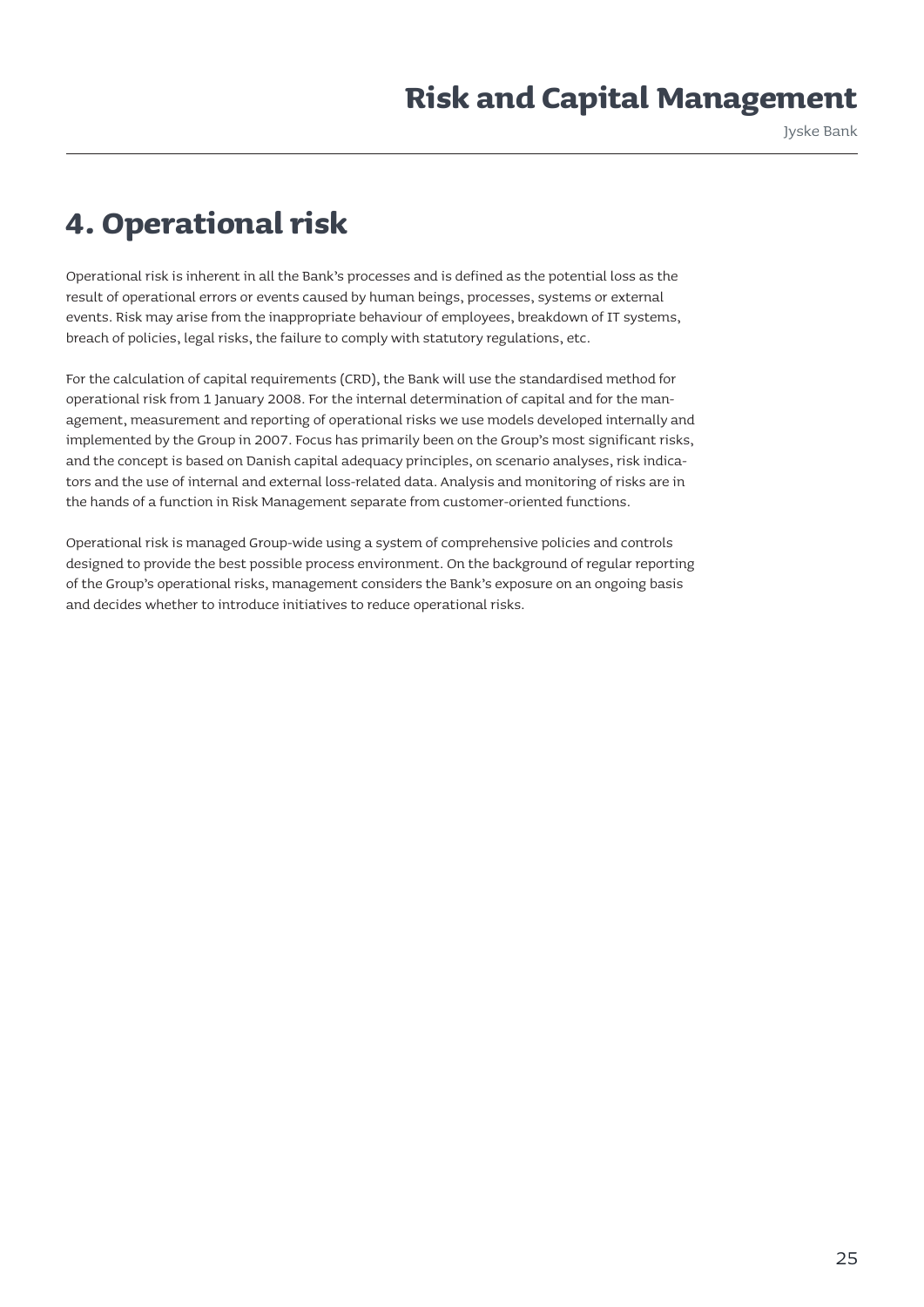### **5. Liquidity risk and liquidity management**

- **5.1 Short-term liquidity management**
- **5.2 Strategic liquidity management**
- **5. 3 Liquidity contingency plan**
- **5.4 The Bank's liquidity reserve**
- **5.5 Funding**
- **5.6 Capital market funding through capital market programmes**
- **5.7 Credit ratings**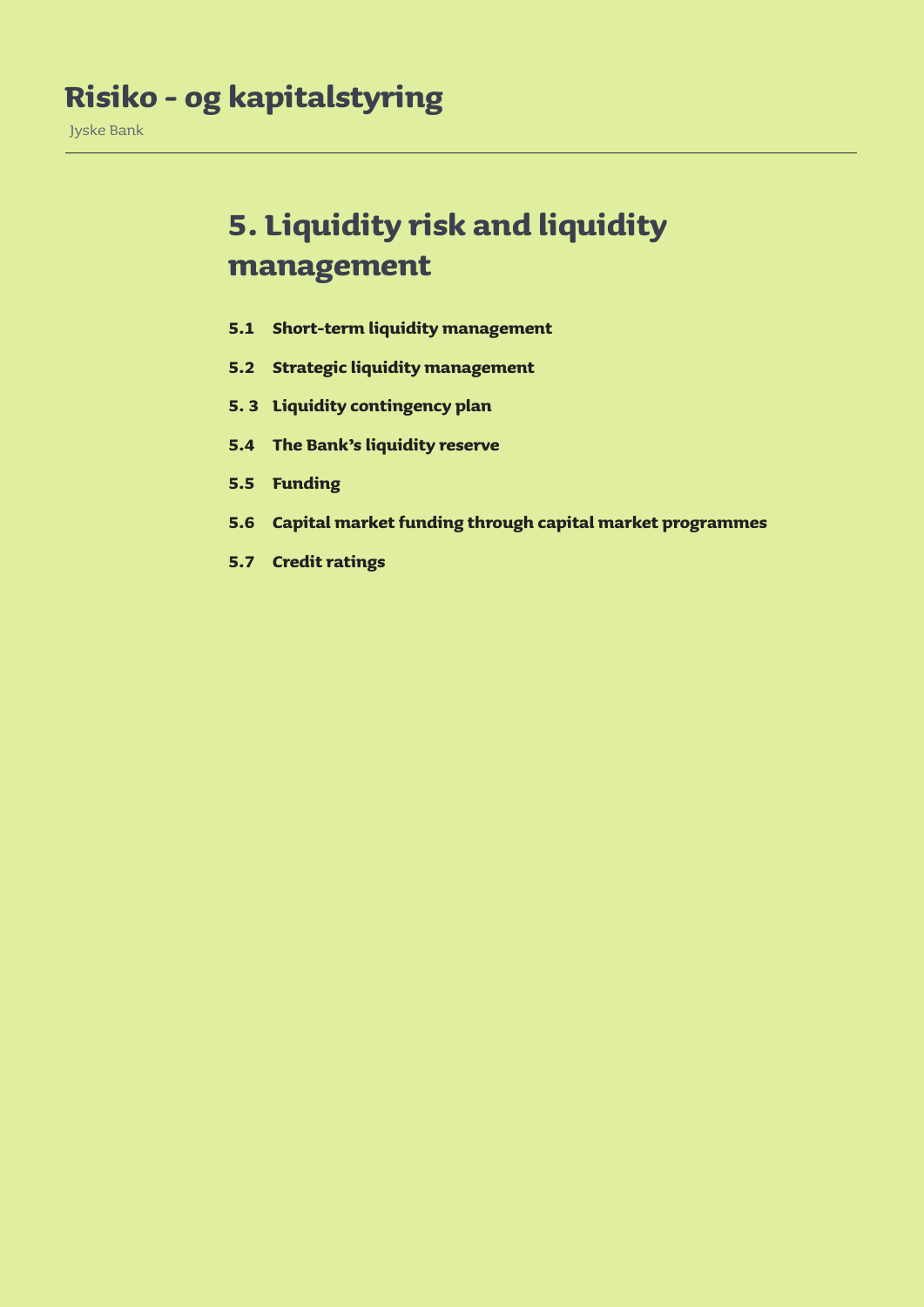Jyske Bank

### **5. Liquidity risk and liquidity management**

Liquidity risk is the risk of Jyske Bank not being able to generate or obtain sufficient liquidity at a reasonable price to meet its payment obligations or ultimately being unable to meet its obligations as they fall due.

Liquidity risk occurs when there is a maturity mismatch between the Bank's liabilities and assets. Management determines the liquidity risk acceptable to the Bank, expressed as the balance between the risk level and Jyske Bank's costs of managing liquidity risk.

The overall objective of Jyske Bank's liquidity management is to ensure adequate liquidity for the timely fulfilment of Jyske Bank's payment obligations at reasonable funding costs. The fulfilment of this overall objective is ensured by compliance with the following sub-objectives and policies:

- 1. a strong and stable deposit basis which ensures stable long-term funding of the Bank's lending activities;
- 2. high credit ratings at international rating agencies;
- 3. active participation in the international money markets and access to international capital markets through borrowing programmes; this and high credit ratings ensure that the Bank has access at all times to a highly diversified and professional funding base;
- 4. maintenance of a considerable buffer of highly liquid securities which, together with prudent management of the outflow of capital market funding, ensures that the Bank can operate over a one-year period without being dependent on funding in the capital markets. For the short and medium term, the buffer can thus eliminate the effect of an adverse liquidity situation.

In line with the guidelines of the Basel Committee, Jyske Bank's liquidity management is built on • gap analysis of future cash flows;

- 
- stress tests integrated in the limit structure;
- Liquidity contingency plan

The Supervisory Board has adopted a liquidity policy which defines a specific critical survival horizon for the Bank during an adverse stress scenario. On the basis of the pre-set limits, the Executive Board has defined specific operational limits for Jyske Markets and Treasury. Jyske Markets and Treasury are responsible for monitoring and managing liquidity on a daily basis in compliance with the delegated limits and guidelines which ensure that the liquidity policy and risk profile adopted are observed. In addition, Treasury must ensure that specific guidelines and limits governing the liquidity of assets are adhered to and that the Group's sources of funding are diversified. Liquidity positions are monitored on a daily basis for observance of the delegated limits. Liquidity positions that exceed authorised limits are promptly reported to the Executive Board.

#### **5.1 Short-term liquidity management**

Short-term liquidity management is undertaken by Jyske Markets. Jyske Markets is an active player in the international money markets of all major currencies and related derivatives. Moreover, Jyske Markets is a market-maker in the Scandinavian inter-bank money markets. Jyske Markets has been granted specific limits for short-term funding in the interbank and wholesale fixed-term markets and for longer-term deposits in the same markets.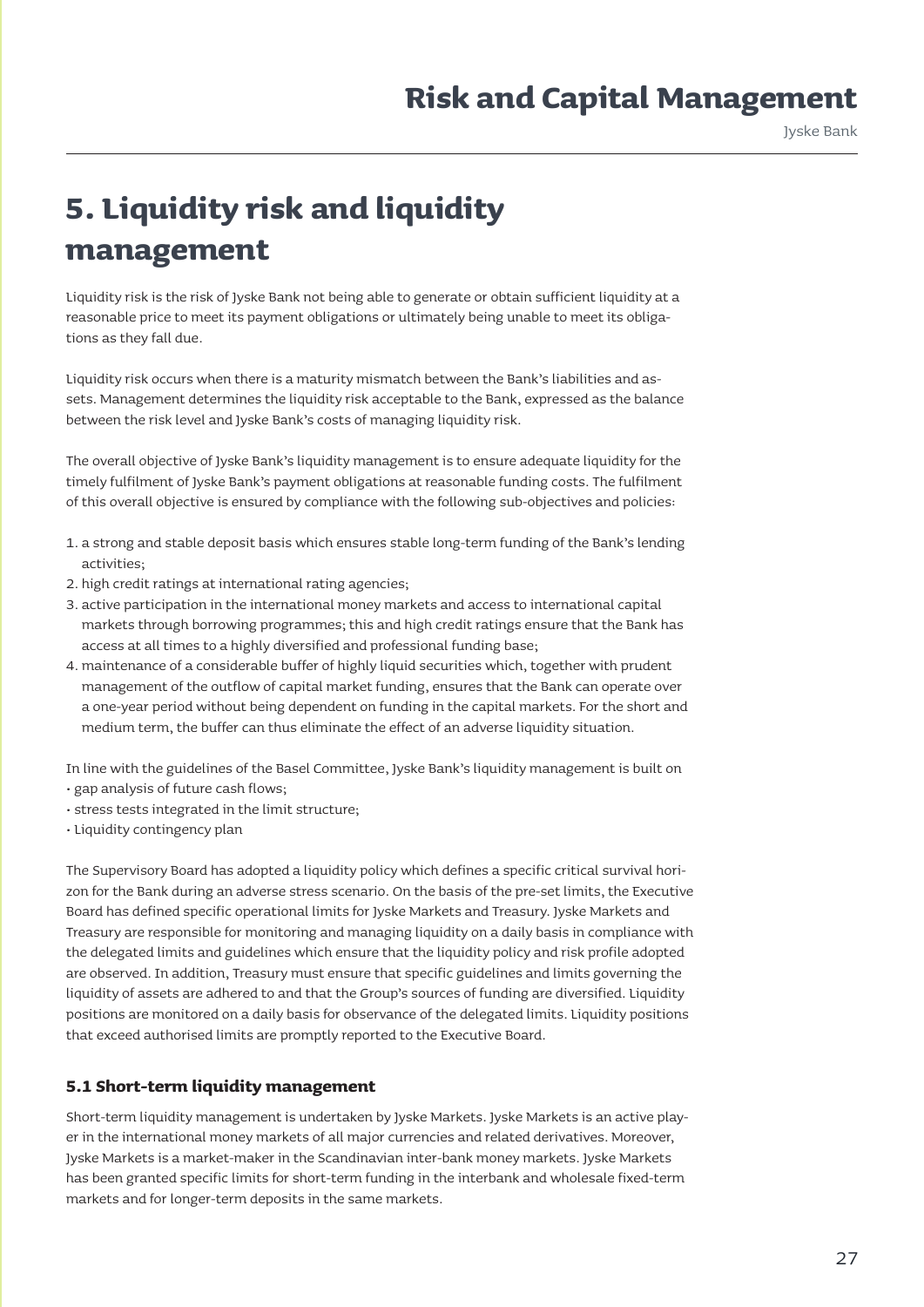#### **5.2 Strategic liquidity management**

Treasury undertakes strategic liquidity management. Strategic management rests on measurements of the Bank's liquidity position in various stress scenarios. The measurements are based on gap analyses of individual payments. The financial asset side of the liquidity balance is broken down and grouped in order of liquidity, whereas the financial liabilities side is grouped according to expected run-off risk in various scenarios. While the gap analyses basically build on the contractual maturity of each individual payment, allowance is made for the fact that the actual maturities of part of the balance deviate from the contractual maturities. The gap analyses therefore apply scenario-specific expectations of customer behaviour in those cases where contractual maturities are not considered to give a true and fair view of the actual maturities of deposits or loans. In relevant stress scenarios the liquidity reserves are used as a buffer to cover negative payment gaps.

The purpose of integrating stress scenarios into the limit structure of delegated authority is to ensure that the Bank can at all times meet its obligations and pursue its operations for a specific time horizon, should a crisis occur during which the Bank is unable to access a material part of its normal funding sources.

Treasury is responsible for ensuring that the Bank can at all times meet the "critical survival horizon" in the three scenarios used in strategic management.

#### **Scenario 1 - hard Jyske Bank-specific stress scenario which is monitored daily**

A hard "Jyske Bank-specific" stress scenario with a short critical survival horizon: the Bank must be able to withstand non-market access to a broad part of its price- and credit-sensitive funding sources. In addition to failure to obtain refinancing in the capital markets, the scenario assumes a run-off of all large wholesale and retail deposits at call as well as fixed term.

#### **Scenario 2 - broad sector stress scenario which is monitored currently**

A broad general capital and money-market crisis which to a certain extent spreads to private customers and results in drawdown by corporate customers of unutilised lines and commitments. At the same time, growth in deposits is assumed to stagnate and possibilities of obtaining refinancing in the international capital markets to dry out. The target is a horizon of six months, during which time basic banking activities must be maintained.

#### **Scenario 3 - soft sector stress scenario which is monitored currently**

A soft non-Jyske Bank-specific capital market crisis with a survival horizon of at least one year. The Bank must be able to withstand non market access to the capital markets defined as the interbank, commercial paper and EMTN markets, while at the same time funding normal growth in the loan portfolio.

#### **5. 3 Liquidity contingency plan**

The liquidity contingency plan comes into force if the Bank can only meet the internally delegated limits at very high costs or is ultimately unable to do so within the critical horizons. The contingency plan stipulates a detailed set of management reports, and it describes and sets out a broad range of initiatives that might be resorted to in order to strengthen the Bank's liquidity position.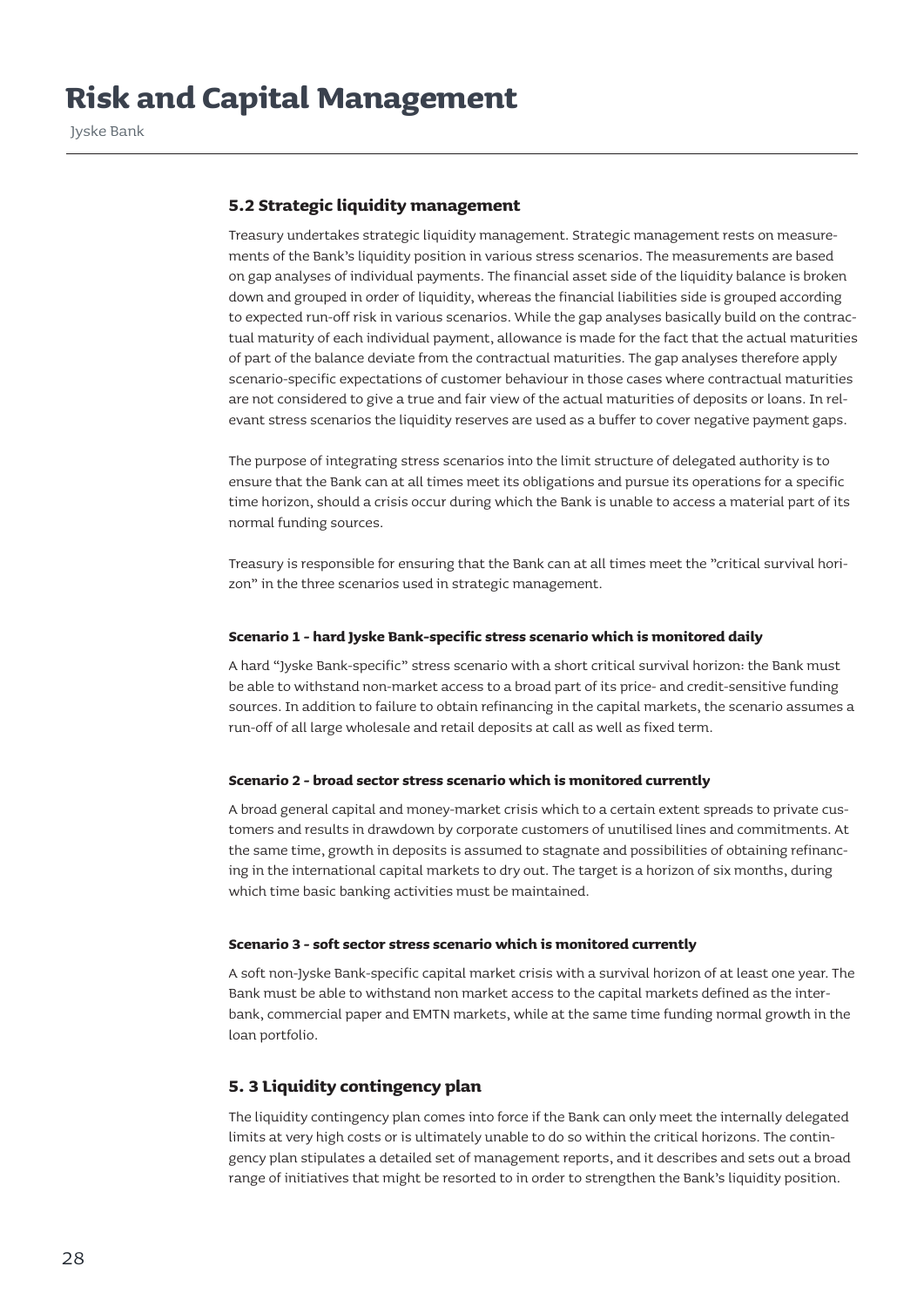Jyske Bank

Since the money-market crisis started in August 2007, Jyske Bank has at no time had any difficulty in meeting the stress-based internally delegated limits and guidelines.

#### **5.4 The Bank's liquidity reserve**

The Bank's total holdings of securities consist of a trading portfolio held by Jyske Markets and Treasury's portfolio of securities. The trading portfolio is a function of the customer-related business of Jyske Markets and ultra short operational liquidity management. Treasury's holding of securities consists of a portfolio of securities with market risk positions and a strategic portfolio of liquid securities. The liquidity portfolio is to ensure that the Bank's strategic liquidity risk profile is observed and to even out swings in the Bank's market risk positions. The Bank's liquidity reserve consists solely of assets which are not pledged as security or used in the day-to-day operations of the Bank. Such assets may be sold immediately or pledged as security for loans and are therefore a swift and efficient source of liquidity. The availability of secured funding does not depend on Jyske Bank's creditworthiness, but solely on the quality of the assets that can be offered as security. The measurement of the Bank's liquidity reserve takes into account any impairment of the relevant assets.

The Bank's holding of securities is divided into five groups in order of liquidity:

- 1. ultra liquid assets (DKK-denominated assets which can be used in repo transactions with the Danish central bank): certificates of deposit with the Danish central bank, Danish government and mortgage bonds;
- 2. very liquid assets (EUR-denominated assets which can be used in repo transactions with the European Central Bank [ECB]): European mortgage bonds and senior financial instruments.
- 3. liquid assets: as 2., but denominated in currencies other than EUR
- 4. other liquid assets: other low-risk liquid bonds;
- 5. relatively illiquid assets: emerging-market bonds, corporate and mortgage bonds, and shares.

The Bank has adopted a general policy for the size and quality of its liquidity reserve, which is adjusted to suit the Bank's balance sheet composition and risk profile. Specific guidelines have been laid down for the securities which are included in the strategic portfolio of liquid securities.

In practice, the liquidity reserve policy means that the large majority of the reserve consists of assets from liquidity group 1, alternatively group 2. It is thus the Bank's policy that it must be possible to meet the limit of the survival horizon of stress scenario 1 merely by freeing assets from liquidity groups 1 and 2.

At end-2007 the Bank's liquidity reserve amounted to almost DKK 36bn inclusive of the Bank's syndicated loan facility of EUR 500m - at end-2006 the reserve was DKK 19m. Certificates of deposit with the Danish central bank amounted to DKK 21bn; and the remainder of the reserve consisted of highly liquid Danish mortgage bonds. The Bank's liquidity reserves according to S.152(2) of the Danish Financial Business Act have constantly been high. At the end of December, the liquidity ratio was 20.2%, corresponding to a liquidity surplus of 102.1%; at end-2006 the surplus was 45.7%.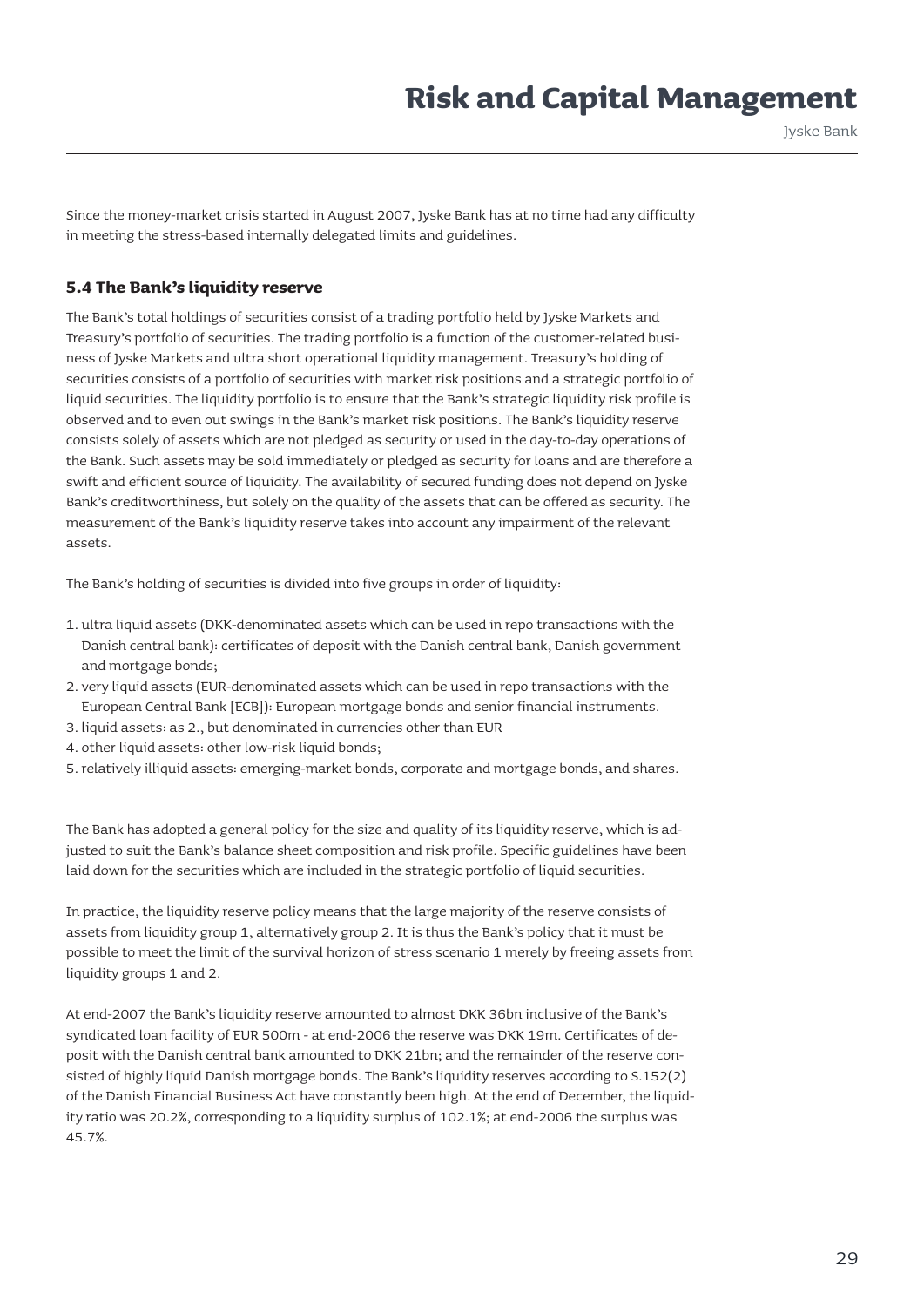#### **5.5 Funding**

Jyske Bank's primary source of funding is deposits from customers. Jyske Bank has a sound and well-diversified customer deposit base, and deposits fund 73% of the loan portfolio (84% if pooled deposits are included). The Bank's sources of funding include the inter-bank market, the wholesale fixed-term market, bilateral agreements, the markets for commercial paper and European medium-term notes.

Funding via the inter-bank and wholesale fixed-term markets is obtained through Jyske Markets as part of the short-term operational liquidity management. In addition, Jyske Markets funds its own wholesale-related activities by taking up unsecured loans in the wholesale fixed-term and inter-bank markets. Continued activity in the above-mentioned markets enhances the possibility of refinancing short-term positions and is a natural part of Jyske Markets' business.

In 2006, Jyske Bank established a EUR 500m revolving syndicated loan facility with Citigroup Corporate & Investment Banking, Deutsche Bank AG, London Branch, J.P. Morgan plc and SOCIÉTÉ GÉNÉRALE Corporate & Investment Banking acting as Lead Managers. Fifteen banks have committed themselves under the facility. Aligned to Moody's rating scale on a conservative basis, the weighted credit rating of the facility was between A1 and Aa2 at year-end 2007. The facility will be used as a standby source of immediate funding, also under unfavourable market conditions.

#### **5.6 Capital market funding through capital market programmes**

Treasury is responsible for the Bank's long-term structural liquidity profile, which includes the management of the Bank's overall balance sheet structure. The Bank's balance sheet is monitored daily by Treasury. So as to meet both the internal limits and the longer-term strategic guidelines, monitoring aims to prevent a build-up of funding mismatches in the balance sheet. To manage the long-term strategic risk profile, two capital market programmes are utilised, which ensure flexibility with regard to maturity, currency, interest rate (fixed/floating) and investor base.

| <b>Capital market programmes</b> | Limit   |
|----------------------------------|---------|
| French Commercial Paper (CP)     | EUR 3bn |
| European Medium Term Note (EMTN) | USD 6bn |

The French-regulated CP programme was established in September 2006 to strengthen diversification and the depth of short- and medium-term liquidity management in relation to the implementation of new liquidity management principles. Funding under the facility will typically have a maturity of 3-6 months. The maximum maturity is one year. At year-end 2007, funds drawn under the facility amounted to DKK 8.2bn (EUR 1.1bn). Since the facility was established, Jyske Bank has worked to extend investor awareness of Jyske Bank's CP programme. The general CP market was hit hard by the crisis in the international financial and money markets. Even so, the Bank's funding under the programme was unchanged in the second half of 2007.

For long-term funding in the international capital markets, Jyske Bank has utilised a Euro Medium Term Note Programme (EMTN) since 1999. The typical maturity of senior debt is between two and seven years. At year-end 2007, the Bank had issued notes for a total of DKK 26.4bn (EUR 5.2bn) under the programme. The primary investor segment for bonds issued under the Bank's EMTN programme is well diversified throughout Europe. Jyske Bank regularly issues so-called strategic benchmark bonds, which are an important part of our funding strategy. The last benchmark bond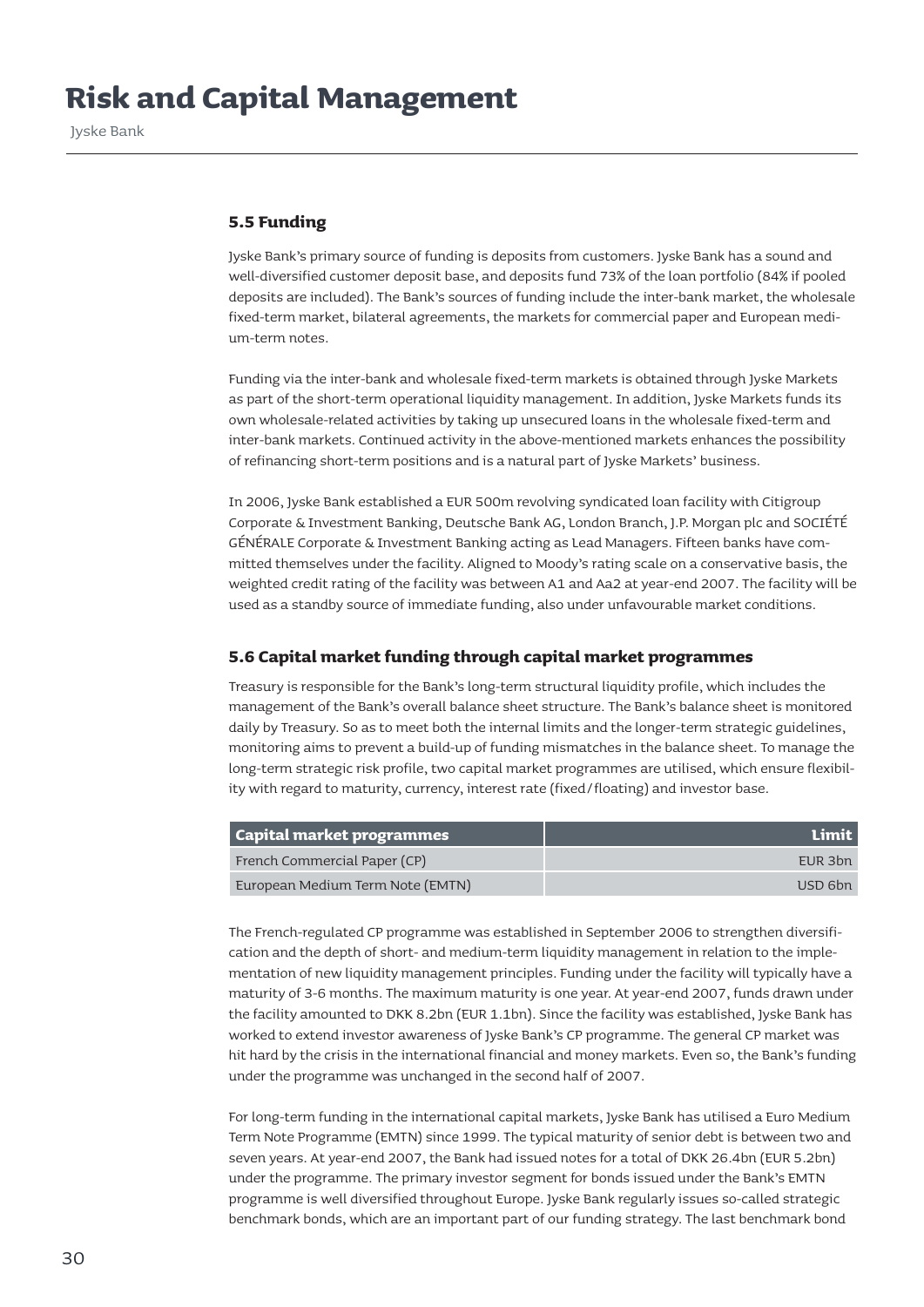Jyske Bank

was issued in March 2007 and was a 7-year bond. Benchmark issues are regularly supplemented with smaller private placements. The aim is to expand the investor base continuously and to increase investor awareness of Jyske Bank well in advance of a possible need to raise funds. At year-end 2007, Jyske Bank had five outstanding benchmark bonds in the market:

#### **Benchmark issues at 31.12.2007**

| <b>Currency and volume</b> | <b>Maturity</b> |
|----------------------------|-----------------|
| <b>USD 750m</b>            | 16.12.2009      |
| <b>USD 500m</b>            | 06.06.2011      |
| <b>USD 500m</b>            | 04.04.2012      |
| <b>EUR 500m</b>            | 06.06.2013      |
| <b>EUR 600m</b>            | 30.03.2014      |

Despite the money-market crisis in the latter half of 2007, the Bank has been able to use the EMTN programme for long- and medium-term funding in the international capital markets.

#### **5.7 Credit ratings**

The Group's credit ratings are material to the price of liquidity and capital as well as to funding flexibility in the form of access to a broad investor base. In June 2007, Standard and Poor's upgraded the rating of Jyske Bank's senior debt to A+ from A, with positive outlook. Jyske Bank had had the latter rating since the rating agreement was entered in 2006. Moody's also upgraded the rating of Jyske Bank long-term obligations in 2007 when its rating methodology was changed to include government support more explicitly. Jyske Bank's individual bank rating at Moody's remained unchanged at B-.

#### **Ratings**

|                            | Long-term debt | <b>Short-term debt</b> | <b>Individual</b> |
|----------------------------|----------------|------------------------|-------------------|
| Moody's                    |                |                        |                   |
| 1993                       | A3             | $P - 2$                |                   |
| 1997                       | A2             | $P-1$                  | $C+$              |
| 1999                       | A1             | $P-1$                  | $C+$              |
| 2001                       | A1             | $P-1$                  | B                 |
| 2007                       | Aa2            | $P-1$                  | B                 |
| <b>Standard and Poor's</b> |                |                        |                   |
| 2006                       | $\mathsf{A}$   | $A-1$                  |                   |
| 2007                       | $A+$           | $A-1$                  | -                 |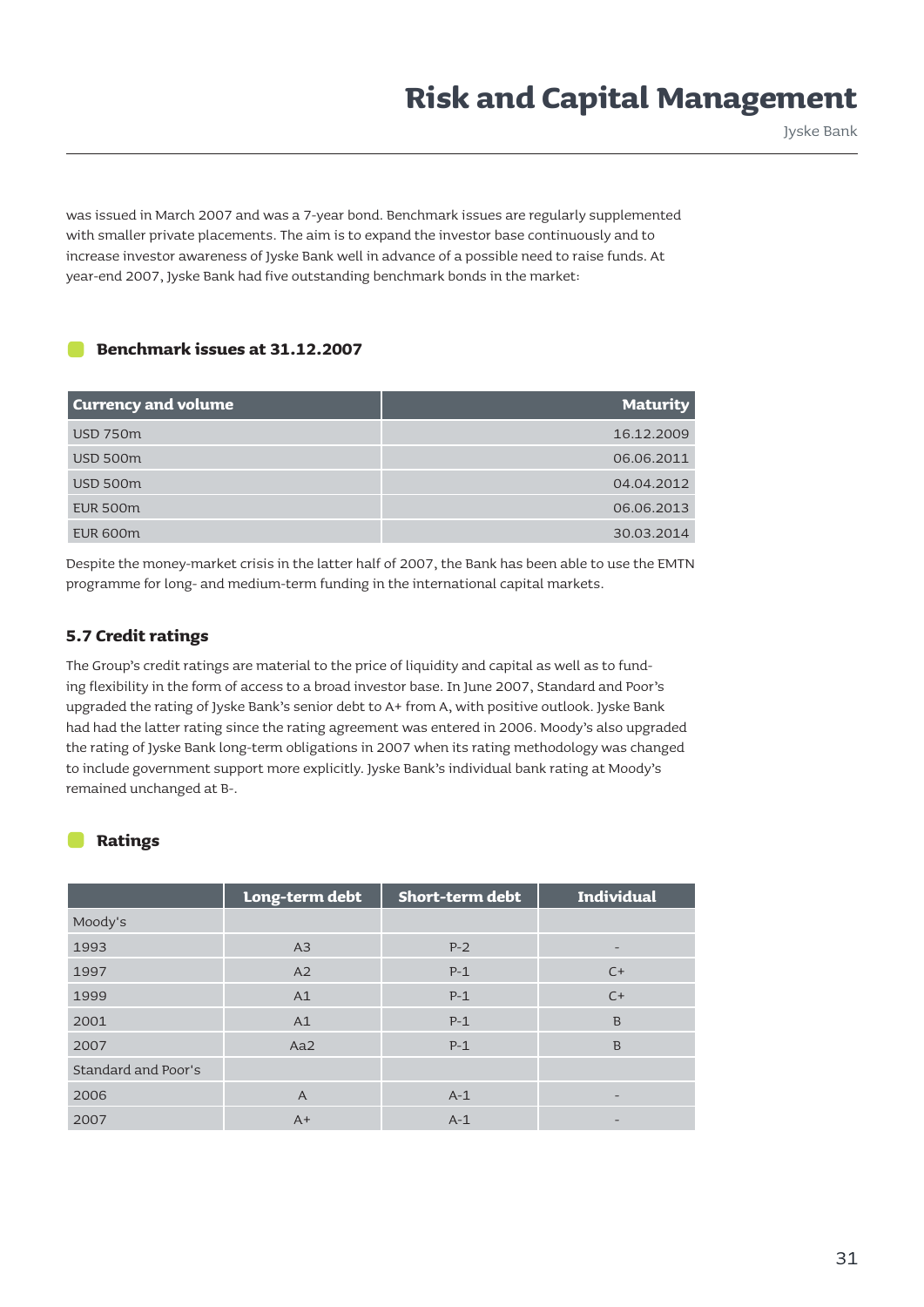### **Appendix 1**

### **Geographical break-down of credit risk**

|                                           |                             |                          | <b>Other Euro-</b>              | <b>USA</b> +            | <b>Other</b>          |                          |                      |              |
|-------------------------------------------|-----------------------------|--------------------------|---------------------------------|-------------------------|-----------------------|--------------------------|----------------------|--------------|
| <b>Exposure category</b>                  | <b>Denmark</b><br>(20n e A) | EU (zone<br>$\mathbf{S}$ | <b>A</b> countries<br>pean zone | $(2$ one $A)$<br>Canada | countries<br>zone A   | South Ame-<br>rica       | the world<br>Rest of | <b>Total</b> |
| a. State                                  | 24,161                      | $\circ$                  | $\infty$                        | $\circ$                 | $\circ$               | $\circ$                  | $\circ$              | 24,164       |
| b. Institutional                          | 7,969                       | 8,140                    | 1,057                           | 2,034                   | 60                    | $\circ$                  | 59                   | 19,319       |
| c. Corporate                              | 97,346                      | 6,978                    | 1,400                           | 268                     | 66                    | σ                        | 2,175                | 108,242      |
| d. Retail                                 | 59,842                      | 6,321                    | 591                             | 499                     | 68                    | 64                       | 497                  | 67,882       |
| 1) Property                               | 19,347                      | 158                      | $\frac{1}{2}$                   | $\overline{21}$         | 4                     | $\circ$                  | 24                   | 19,609       |
| 2) Qualified revolving<br>retail exposure | 5,672                       | 46                       | 13                              | LŊ                      | $\mathord{\text{--}}$ | $\overline{\phantom{0}}$ | $\infty$             | 5,746        |
| 3) Other retail exposure                  | 34,823                      | 6,117                    | 529                             | 473                     | 63                    | 57                       | 465                  | 42,527       |
| e. Equities                               | 438                         | $\circ$                  | $\circ$                         | $\circ$                 | $\circ$               | $\circ$                  | 0                    | 438          |
| f. Securitisation                         | $\circ$                     | $\circ$                  | $\circ$                         | $\circ$                 | $\circ$               | $\circ$                  | $\circ$              | $\circ$      |
| g. Assets without<br>counterparties       | 2,997                       | 126                      | $\overline{0}$                  | $\circ$                 | $\circ$               | $\circ$                  | $\circ$              | 3,163        |
| <b>Total</b>                              | 92,753                      | 21,565                   | 3,091                           | 2,801                   | 194                   | 73                       | 2,731                | 223,208      |
|                                           |                             |                          |                                 |                         |                       |                          |                      |              |

The amount of just below DKK 20bn mentioned under property exposure corresponds to the Group's fully secured credit risks involved in pro-The amount of just below DKK 20bn mentioned under property exposure corresponds to the Group's fully secured credit risks involved in property exposure, (this exposure carries a weight of 0 in the risk-weighted assets). perty exposure, (this exposure carries a weight of 0 in the risk-weighted assets).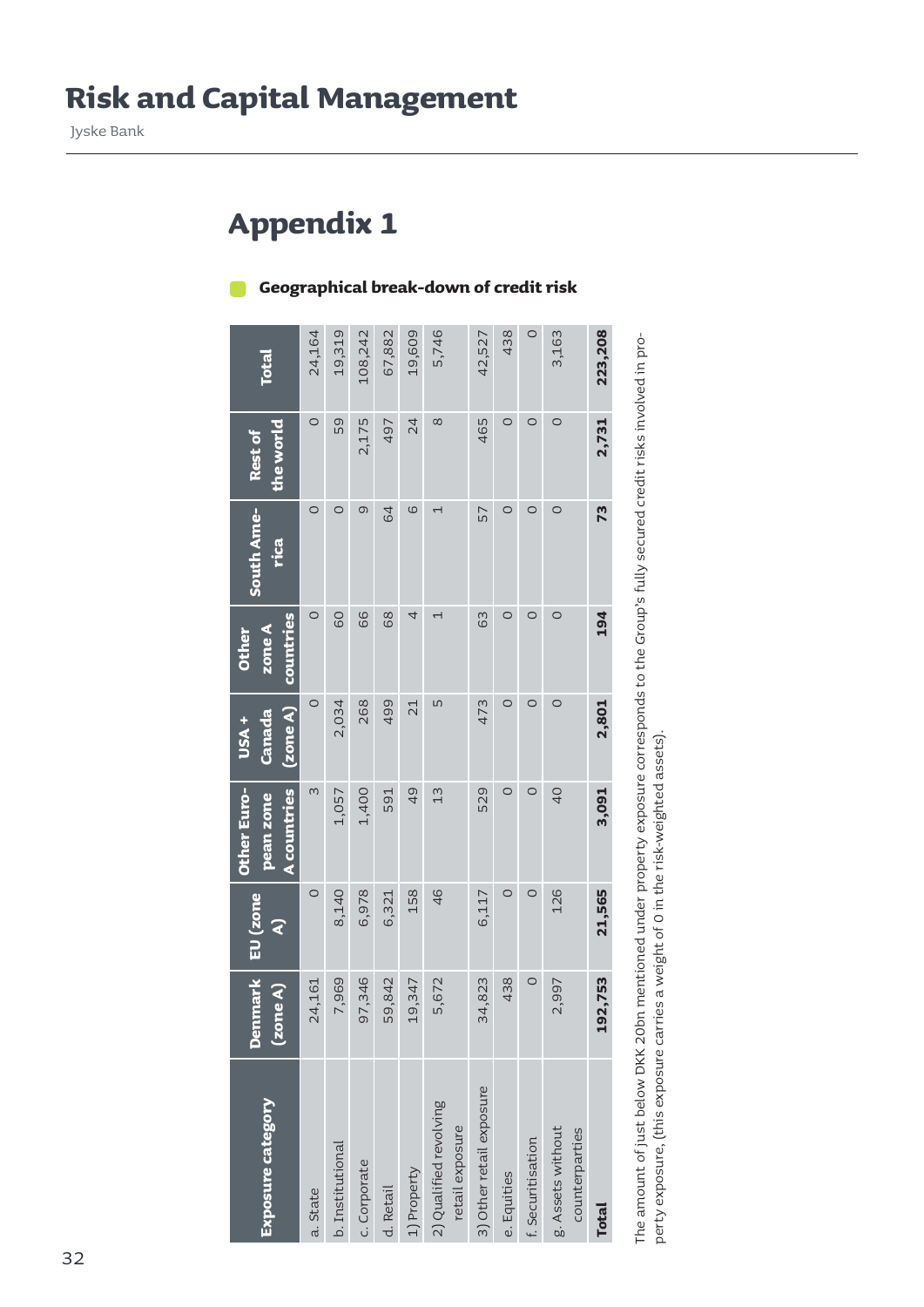Jyske Bank

#### **Credit exposure broken down by sector**

|                                   | <b>States</b>  | <b>Institutions</b> | Corporate | <b>Equities</b> | <b>Assets</b><br>without<br>counter-<br>parties |
|-----------------------------------|----------------|---------------------|-----------|-----------------|-------------------------------------------------|
| <b>States</b>                     | 22,207         | $\Omega$            | $\Omega$  | $\overline{O}$  | $\overline{O}$                                  |
| Public authorities<br>in general  | 1,621          | $\overline{O}$      | 814       | $\overline{O}$  | $\Omega$                                        |
| <b>Banks</b>                      | 36             | 18,981              | 75        | $\overline{O}$  | $\overline{O}$                                  |
| Agriculture, forestry,<br>etc     | $\Omega$       | $\Omega$            | 7,419     | $\overline{O}$  | $\Omega$                                        |
| Fishing industry                  |                | $\Omega$            | 1,559     | $\Omega$        | $\Omega$                                        |
| Manufacturing and<br>mining, etc. | 186            | 70                  | 17,787    | $\Omega$        | $\Omega$                                        |
| Construction                      | $\Omega$       | $\Omega$            | 3,720     | $\Omega$        | $\Omega$                                        |
| Commerce and hotel                | $\Omega$       | $\Omega$            | 10,976    | $\Omega$        | $\Omega$                                        |
| Transport                         | $\overline{2}$ | $\Omega$            | 3,647     | $\overline{O}$  | $\Omega$                                        |
| Finance and<br>insurance          | $\Omega$       | 175                 | 28,906    | $\Omega$        | $\Omega$                                        |
| Property admin.<br>and service    | $\overline{4}$ | 77                  | 26,561    | $\overline{O}$  | $\Omega$                                        |
| Other sectors                     | 100            | $\mathbf{1}$        | 3,951     | 438             | 3,162                                           |
| Private individuals               | 8              | 16                  | 2,826     | $\overline{O}$  | $\Omega$                                        |
| <b>Total</b>                      | 24,164         | 19,320              | 108,241   | 438             | 3,162                                           |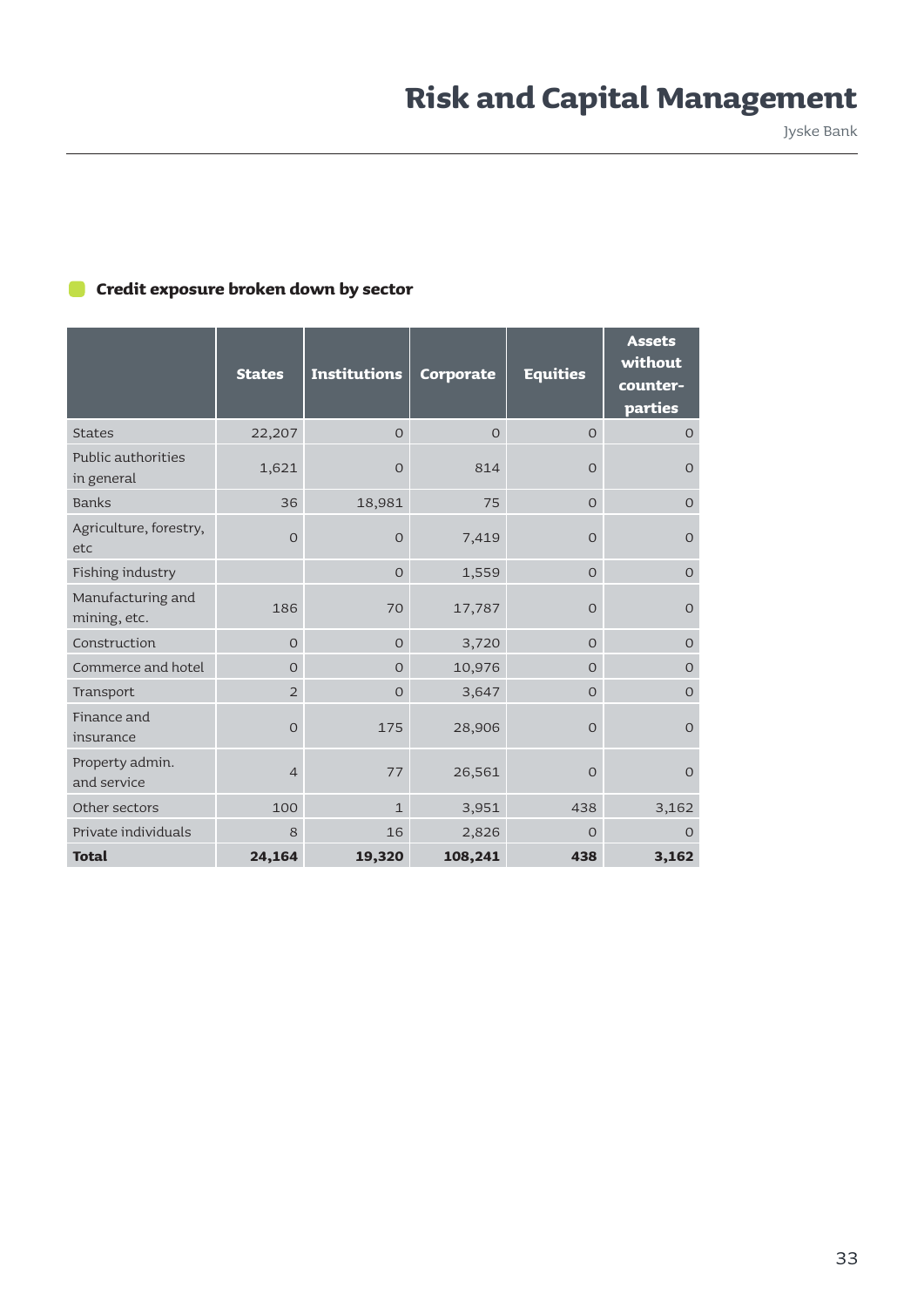|                                   | <b>Property</b> | Qualified<br>revolving<br>retail exposure | <b>Other retail</b><br>exposure | <b>Retail</b><br>exposure, total |
|-----------------------------------|-----------------|-------------------------------------------|---------------------------------|----------------------------------|
| <b>States</b>                     | $\overline{O}$  | $\overline{O}$                            | $\overline{O}$                  | $\overline{O}$                   |
| Public authorities<br>in general  | $\mathsf Z$     | $\Omega$                                  | 10                              | 12                               |
| <b>Banks</b>                      | $\Omega$        | $\overline{O}$                            | $\Omega$                        | $\overline{O}$                   |
| Agriculture,<br>forestry, etc     | 1,300           | $\mathbf{1}$                              | 2,586                           | 3,887                            |
| Fishing industry                  | 11              | $\Omega$                                  | 40                              | 51                               |
| Manufacturing and<br>mining, etc. | 98              | $\overline{O}$                            | 685                             | 783                              |
| Construction                      | 120             | $\Omega$                                  | 492                             | 612                              |
| Commerce and<br>hotel             | 366             | $\overline{O}$                            | 1,246                           | 1,612                            |
| Transport                         | 49              | $\overline{O}$                            | 606                             | 655                              |
| Finance and<br>insurance          | $\Omega$        | $\Omega$                                  | 576                             | 576                              |
| Property admin.<br>and service    | 116             | $\overline{O}$                            | 523                             | 639                              |
| Other sectors                     | 101             | $\Omega$                                  | 399                             | 500                              |
| Private individuals               | 17,446          | 5,745                                     | 35,363                          | 58,554                           |
| <b>Total</b>                      | 19,609          | 5,746                                     | 42,526                          | 67,881                           |

### **Credit risk – retail exposure broken down by sector**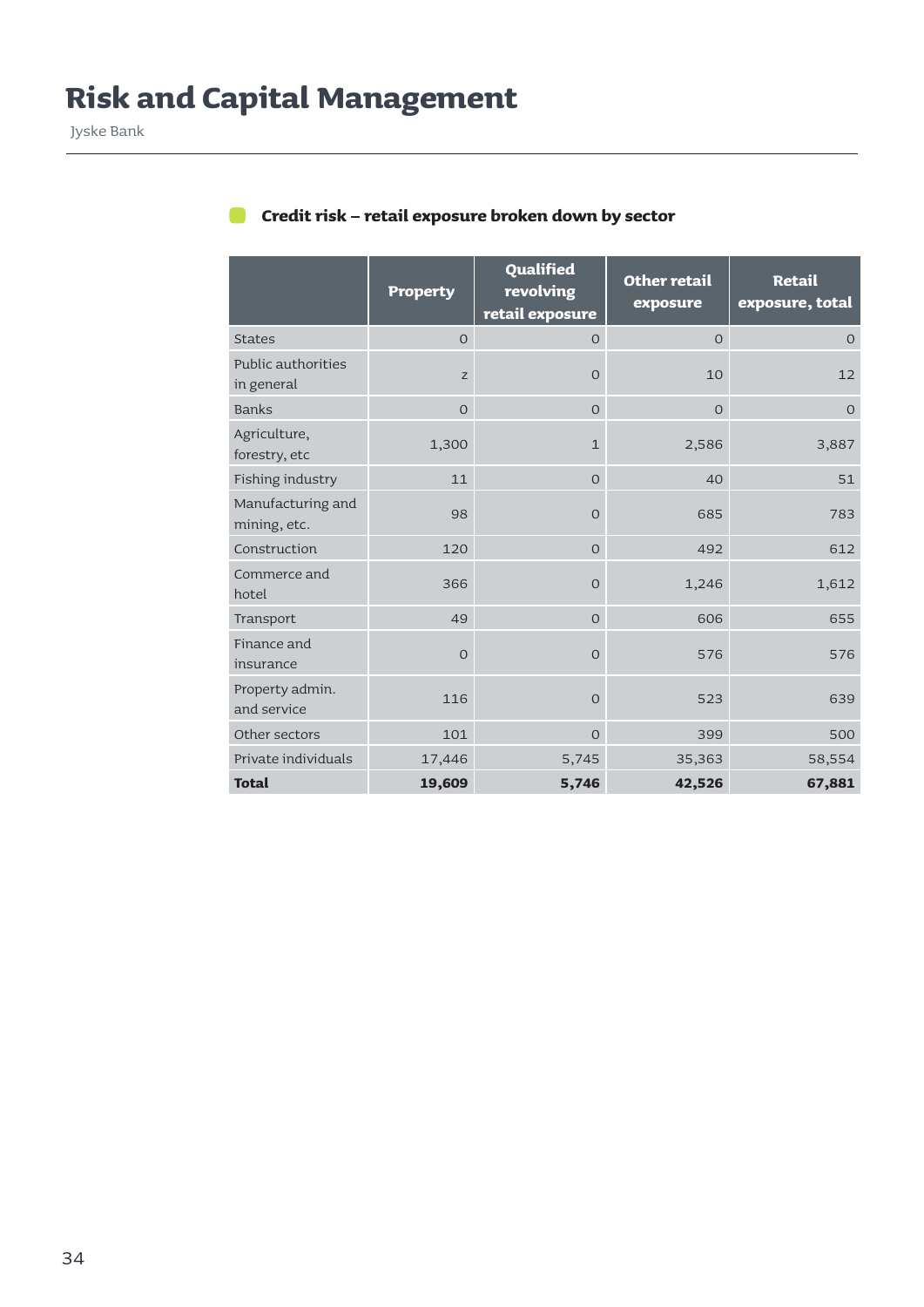Jyske Bank

### **Appendix 2**

#### **Country distribution of defaulted exposures**  $\blacksquare$

|                                 | <b>EAD on defaults</b><br>and past-due<br>commitments | Value adjust-<br>ment/impairment<br>charges |
|---------------------------------|-------------------------------------------------------|---------------------------------------------|
| Denmark (zone A)                | 2,067                                                 | 654                                         |
| $EU$ (zone A)                   | 276                                                   | 17                                          |
| Other European zone A countries | 8                                                     | 3                                           |
| USA + Canada (zone A)           | $\overline{4}$                                        | $\mathcal{P}$                               |
| Other zone A countries          | $\Omega$                                              | $\Omega$                                    |
| South America                   | $\Omega$                                              | $\Omega$                                    |
| Rest of the world               | 25                                                    | 9                                           |
| <b>Total</b>                    | 2,380                                                 | 685                                         |

For information about movements on the value of impaired claims due to value adjustments and impairment charges, we refer to note 13 in the Bank's Annual Report.

#### **Defaulted exposures by exposure type** n a

| <b>Exposure category</b>            | EaD                      | <b>Unutilised</b> | <b>Average LGD</b><br>$\%$ | <b>Average RV</b> |
|-------------------------------------|--------------------------|-------------------|----------------------------|-------------------|
| a. State                            | $\circ$                  | $\Omega$          |                            | 1,5000            |
| b. Institutional                    | 142                      | $\Omega$          |                            | 1,5000            |
| c. Corporate                        | 179                      | 5                 | 58%                        | 6,9120            |
| d. Retail                           | 391                      | 62                | 44%                        | 5,4896            |
| e. Equities                         | $\overline{\phantom{m}}$ | $\qquad \qquad$   |                            |                   |
| f. Securitisation                   |                          |                   |                            |                   |
| g. Assets without<br>counterparties | $\overline{\phantom{0}}$ |                   |                            |                   |
| <b>Total</b>                        | 712                      | 67                |                            |                   |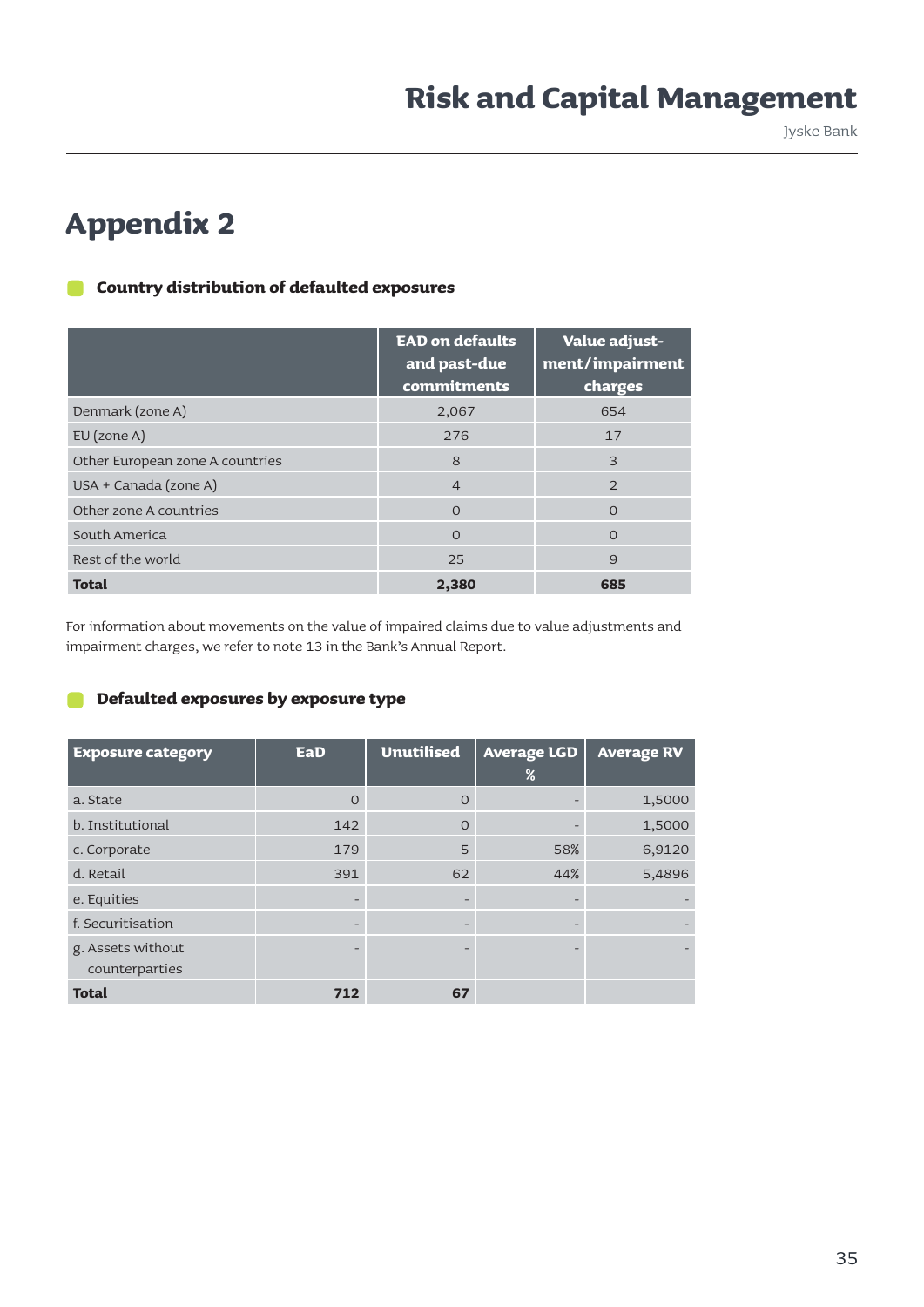| <b>Exposure category</b>            | EaD   | <b>Unutilised</b> | <b>Average LGD %</b> | <b>Average RV</b> |
|-------------------------------------|-------|-------------------|----------------------|-------------------|
| a. State                            |       |                   |                      |                   |
| b. Institutional                    |       |                   | -                    |                   |
| c. Corporate                        | 1,279 | 69                | 57%                  | 2,3954            |
| d. Retail                           | 388   | 20                | 39%                  | 2,3313            |
| e. Equities                         |       |                   |                      |                   |
| f. Securitisation                   |       |                   |                      |                   |
| g. Assets without<br>counterparties |       |                   | ۰                    |                   |
| <b>Total</b>                        | 1,667 | 89                |                      |                   |

#### **Specification of credit risk on counterparties in default**

#### **Specialised lending broken down on exposure categories**

|              | Maturities of $2\frac{1}{2}$ years or more |
|--------------|--------------------------------------------|
| Category 1   | 444                                        |
| Category 2   | 5.151                                      |
| Category 3   | 5.348                                      |
| Category 4   | 546                                        |
| Category 5   | 16                                         |
| <b>Total</b> | 11.505                                     |

The table shows Jyske Bank's exposures with respect to specialised lending. 50% of the exposures are to customers in category 1 or 2. 5% of the exposures are to loans of the highest category or for customers in default. So far, Jyske Bank has adopted a conservative approach and classified all exposures with maturities of 2½ years or more.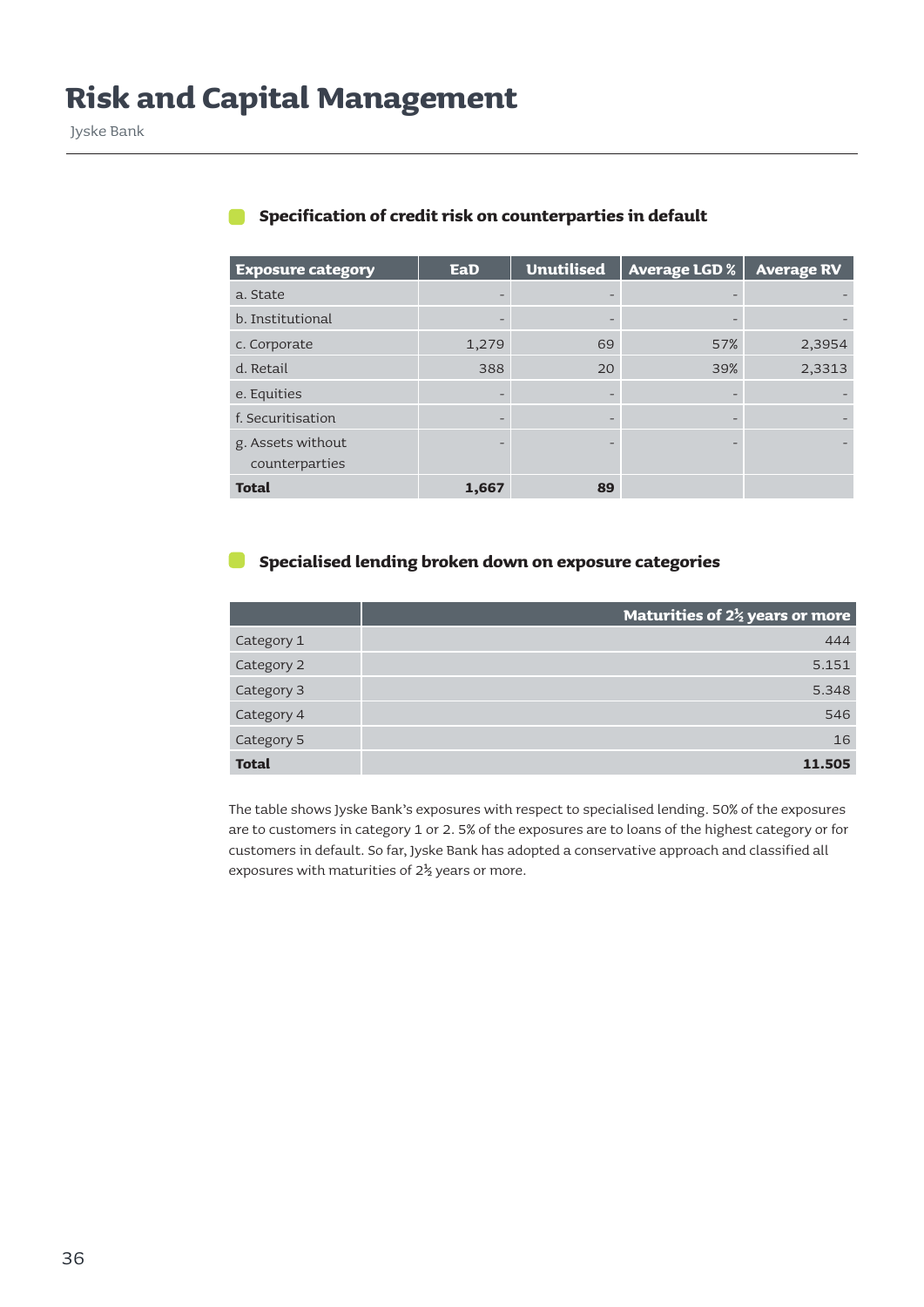The Group's credit risks appear from the tables below broken down by the credit quality of individual exposures – including credit rating, impaired and default exposure.

| <b>Exposure category</b>            | <b>EaD</b> | <b>Uudnyttede</b><br>forpligtelser | Gennem-<br>snitlig LGD % | Gennem-<br>snitlig RV |
|-------------------------------------|------------|------------------------------------|--------------------------|-----------------------|
| a. State                            |            |                                    |                          |                       |
| b. Institutional                    |            |                                    |                          |                       |
| c. Corporate                        | 49,117     | 9,018                              | 48%                      | 0,3974                |
| d. Retail                           | 44,354     | 6,881                              | 36%                      | 0,1358                |
| e. Equities                         |            |                                    |                          |                       |
| f. Securitisation                   |            |                                    |                          |                       |
| g. Assets without<br>counterparties |            |                                    |                          |                       |
| <b>Total</b>                        | 93,471     | 15,899                             |                          |                       |

#### **Specification of credit risk for counterparties with credit ratings of 1-5**

#### **Specification of credit risk for counterparties with credit ratings of 6-10**

| <b>Exposure category</b>            | <b>EaD</b> | <b>Unutilised</b> | <b>Average LGD %</b> | <b>Average RV</b> |
|-------------------------------------|------------|-------------------|----------------------|-------------------|
| a. State                            |            |                   |                      |                   |
| b. Institutional                    |            |                   |                      |                   |
| c. Corporate                        | 28,651     | 3.831             | 51%                  | 0,8321            |
| d. Retail                           | 10,584     | 1,354             | 44%                  | 0.4383            |
| e. Equities                         |            |                   |                      |                   |
| f. Securitisation                   |            |                   |                      |                   |
| g. Assets without<br>counterparties |            |                   |                      |                   |
| <b>Total</b>                        | 39,235     | 5,185             |                      |                   |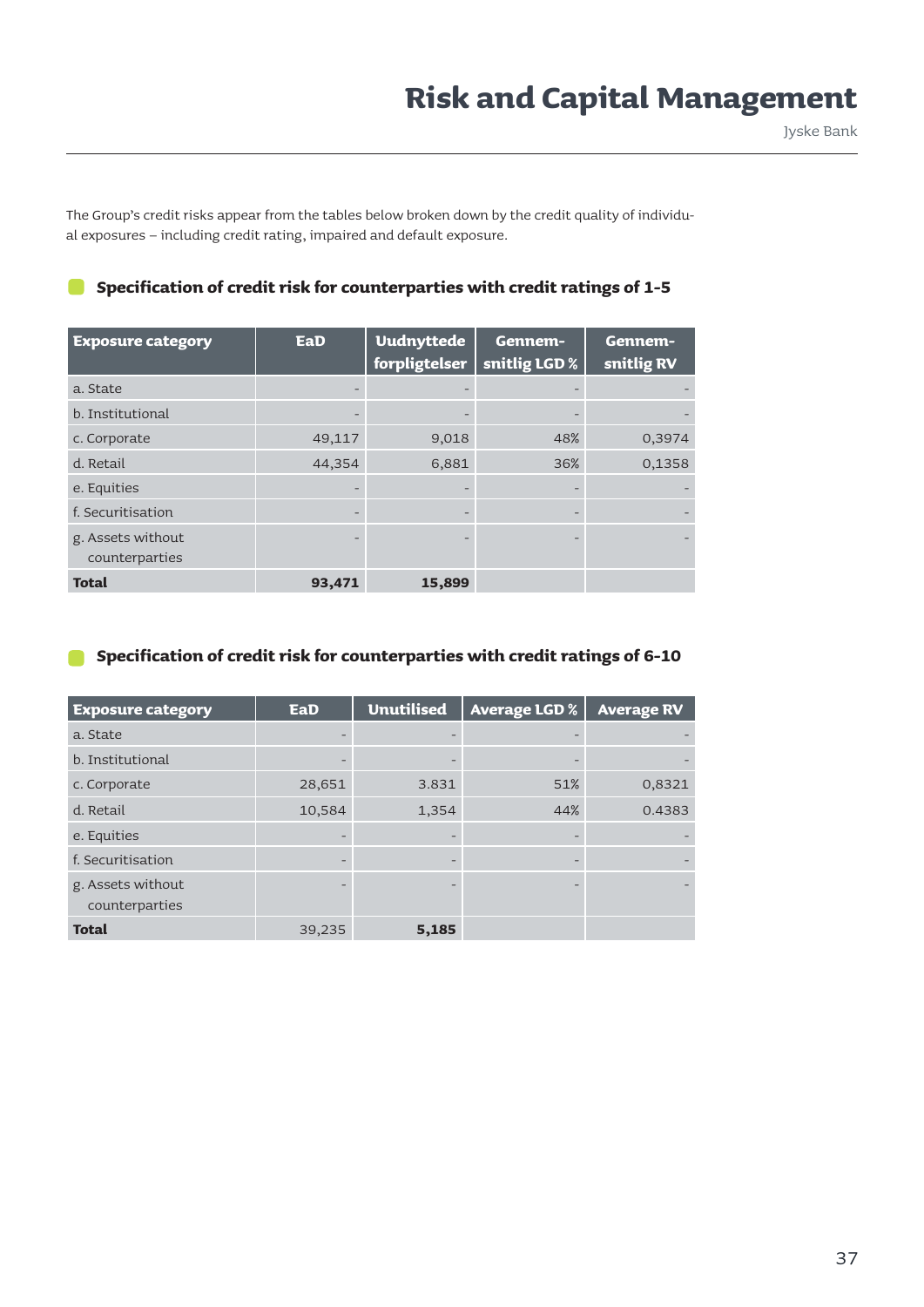| <b>Exposure category</b>            | <b>EaD</b> | <b>Unutilised</b> | <b>Average LGD %</b> | <b>Average RV</b> |
|-------------------------------------|------------|-------------------|----------------------|-------------------|
| a. State                            |            |                   |                      |                   |
| b. Institutional                    |            |                   |                      |                   |
| c. Corporate                        | 3,245      | 339               | 54%                  | 1.4752            |
| d. Retail                           | 1,125      | 122               | 46%                  | 0.7855            |
| e. Equities                         |            | $\qquad \qquad -$ |                      |                   |
| f. Securitisation                   |            |                   |                      |                   |
| g. Assets without<br>counterparties |            |                   |                      |                   |
| <b>Total</b>                        | 4,370      | 461               |                      |                   |

#### **Specification of credit risk on counterparties with credit ratings of 11-14**

#### **Specification of credit risk on unrated counterparties and counterparties under the standard approach**

| <b>Exposure category</b>            | EaD    | <b>Unutilised</b> | <b>Average LGD %</b> | <b>Average RV</b> |
|-------------------------------------|--------|-------------------|----------------------|-------------------|
| a. State                            | 24,163 | 180               |                      | 0.0015            |
| b. Institutional                    | 19,178 | 12,410            |                      | 0.1912            |
| c. Corporate                        | 25,770 | 10,701            |                      | 0.4650            |
| d. Retail                           | 11,040 | 44                |                      | 0.4325            |
| e. Equities                         | 438    | $\Omega$          |                      | 1.0000            |
| f. Securitisation                   |        |                   |                      |                   |
| g. Assets without<br>counterparties | 3,162  | $\Omega$          |                      | 1.0000            |
| <b>Ttoal</b>                        | 83,751 | 23,335            |                      |                   |